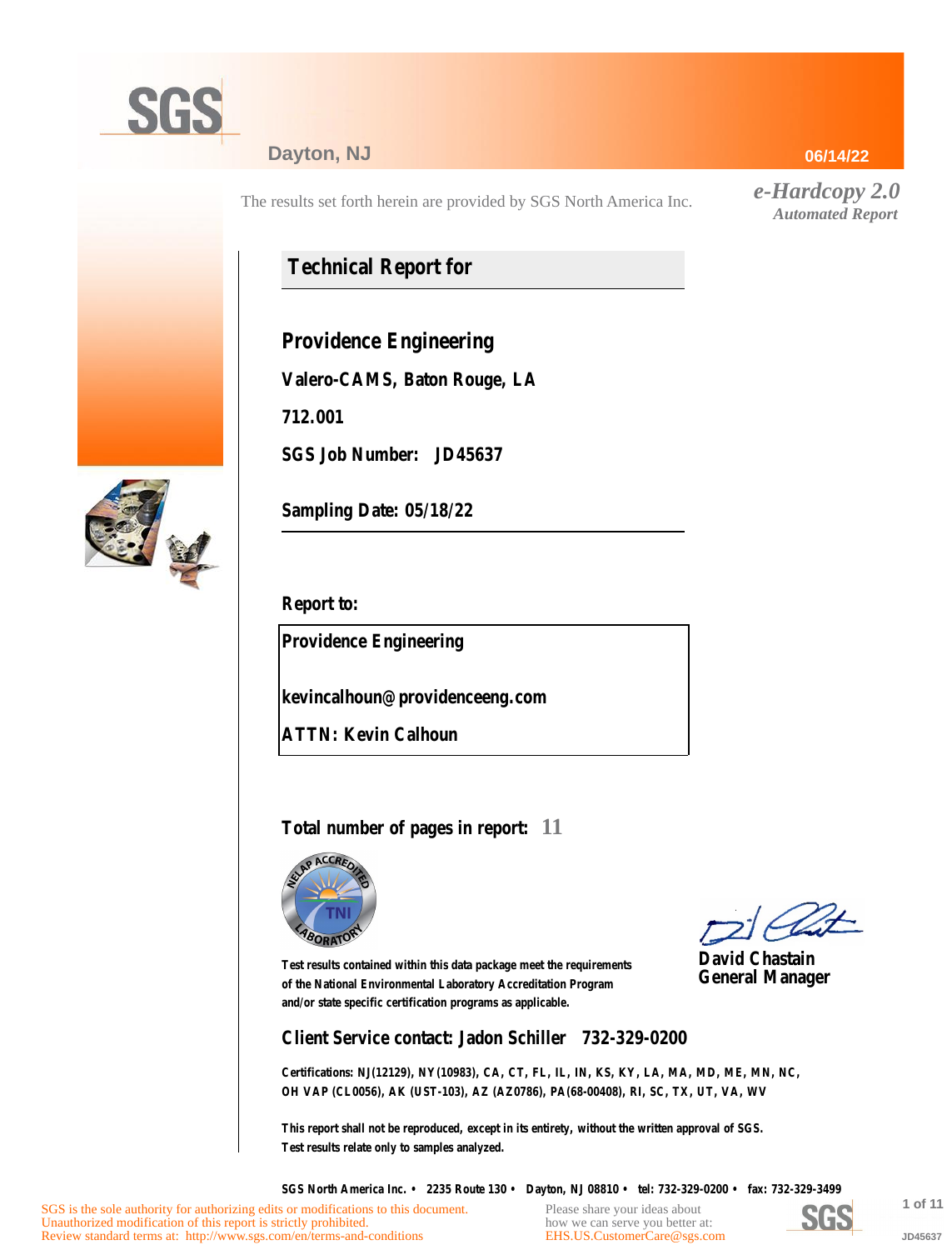$\rightarrow$ 

N<br>N

 $\overline{\omega}$ 

# **Table of Contents**

<span id="page-1-0"></span>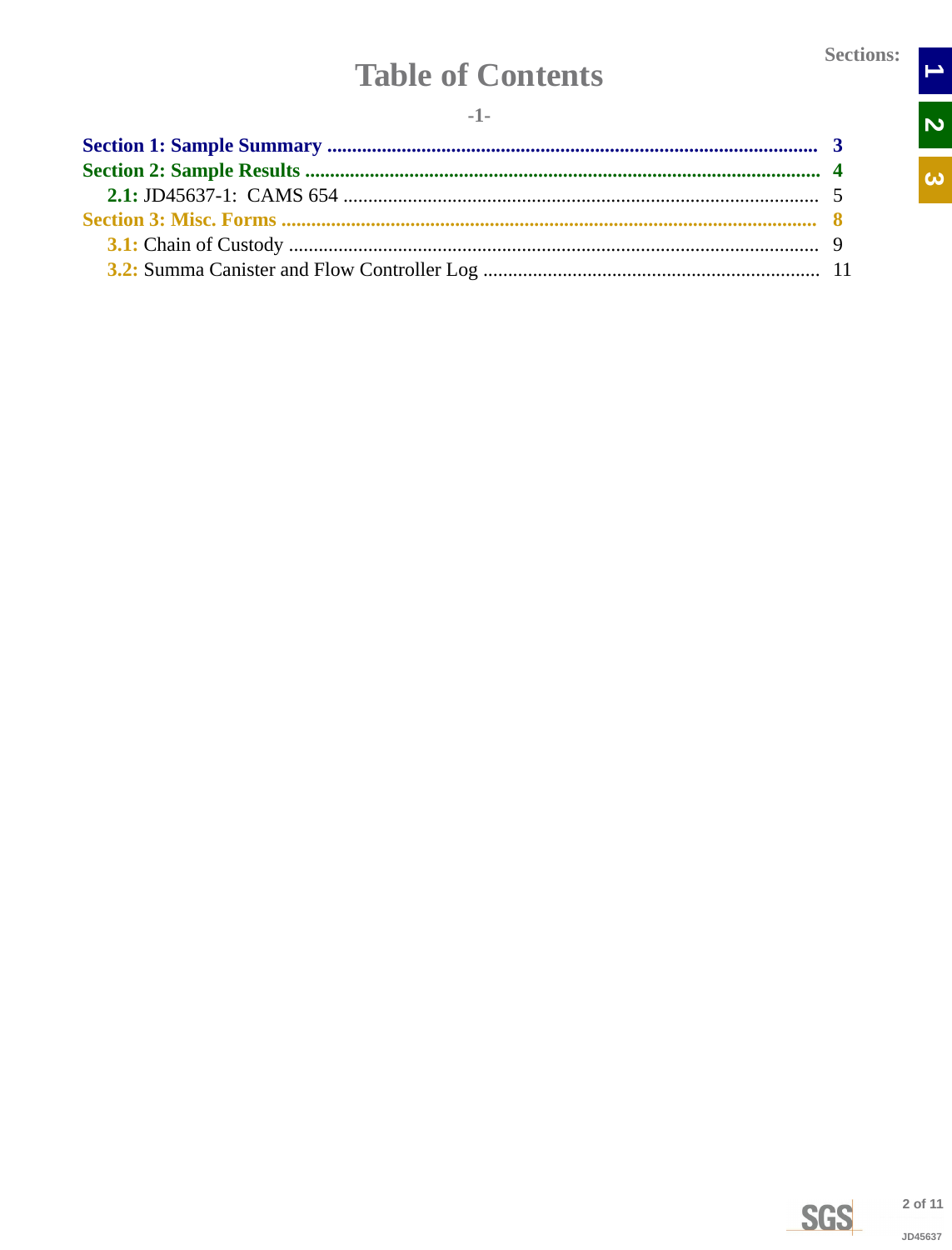# **Sample Summary**

<span id="page-2-0"></span>**Providence Engineering**

**Job No: JD45637 Valero-CAMS, Baton Rouge, LA Project No: 712.001**

| <b>Sample</b>      | <b>Collected</b> |         | <b>Matrix</b>                                                                                                          | Client           |  |
|--------------------|------------------|---------|------------------------------------------------------------------------------------------------------------------------|------------------|--|
| <b>Number</b>      | Date             | Time By | Received Code Type                                                                                                     | <b>Sample ID</b> |  |
| <b>Organics ND</b> |                  |         | This report contains results reported as $ND = Not$ detected. The following applies:<br>$=$ Not detected above the MDL |                  |  |

**JD45637-1 05/18/22 10:00 BK 05/24/22 AIR Ambient Air Comp. CAMS 654**



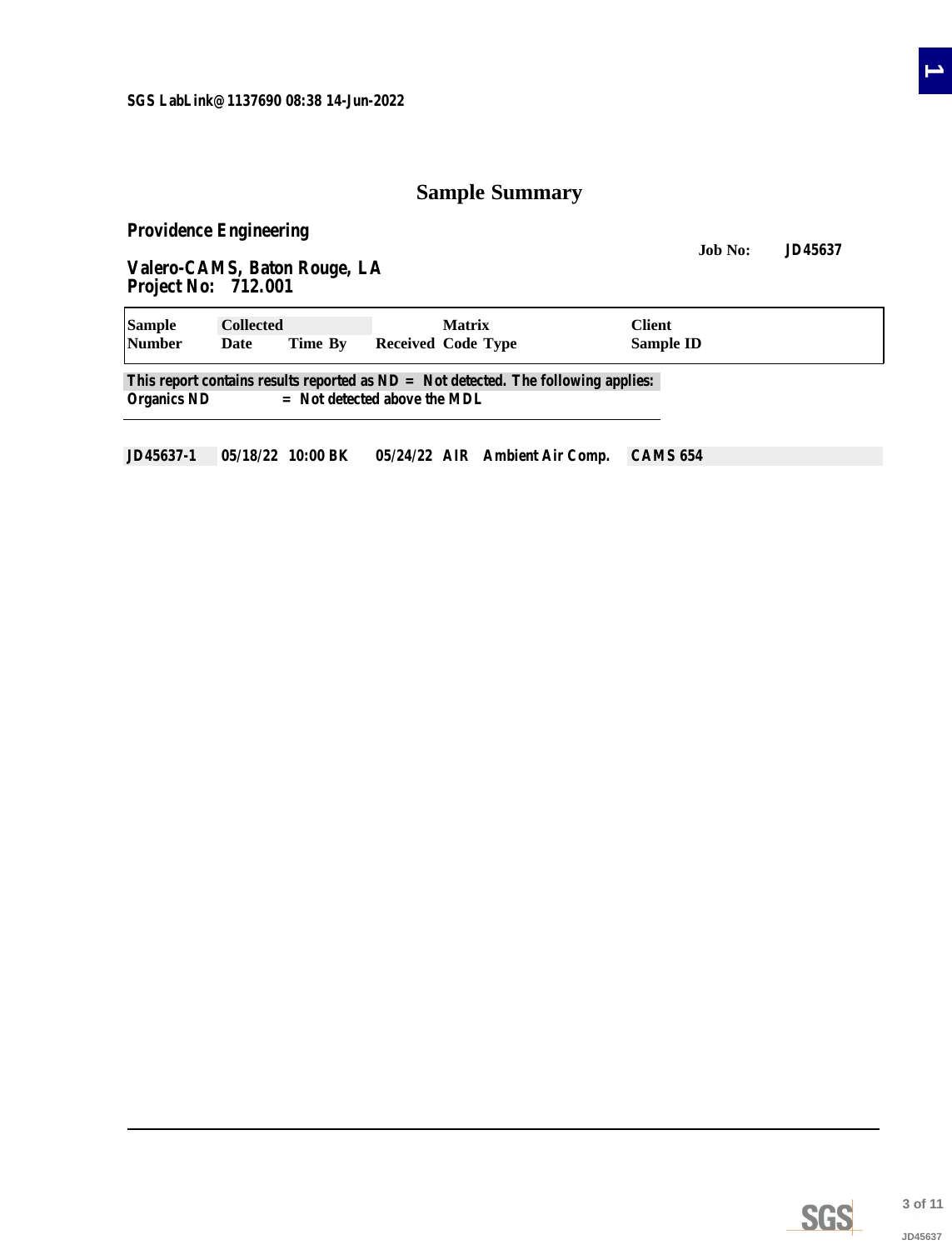<span id="page-3-0"></span>

**Dayton, NJ**



**Section 2**

**Sample Results**

**Report of Analysis**

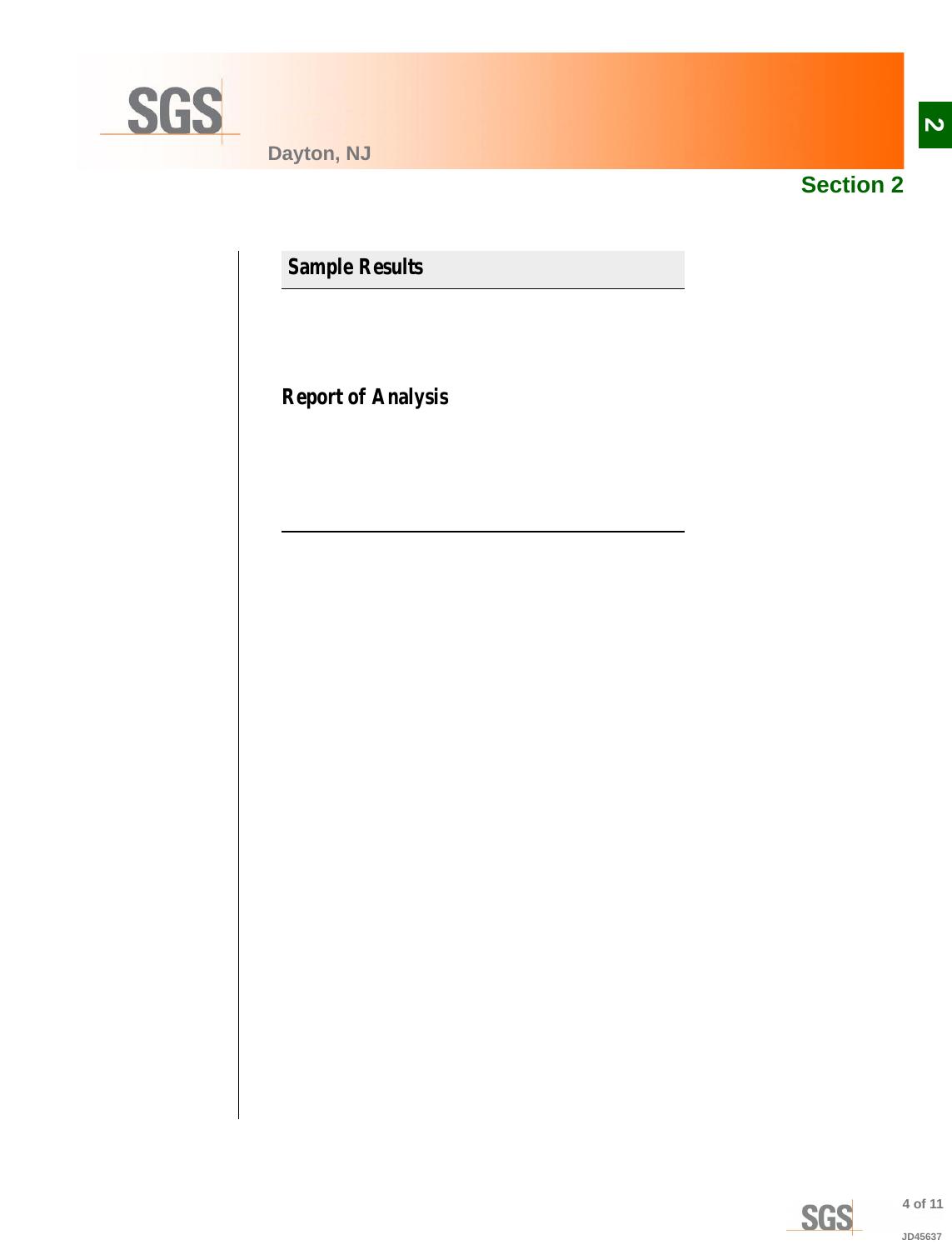<span id="page-4-0"></span>

| <b>Client Sample ID:</b><br><b>CAMS 654</b><br>JD45637-1<br>Lab Sample ID:<br>05/18/22<br>Date Sampled:<br>AIR - Ambient Air Comp. Summa ID: A813<br><b>Date Received:</b><br>05/24/22<br><b>TO-15</b><br><b>Percent Solids:</b><br>n/a<br>Valero-CAMS, Baton Rouge, LA<br><b>File ID</b><br>DF<br><b>By</b><br><b>Prep Date</b><br><b>Prep Batch</b><br><b>Analytical Batch</b><br>Analyzed<br>2W59741.D<br>1<br>06/02/22 19:21 TCH<br>V2W2654<br>n/a<br>n/a<br><b>Initial Volume</b><br>400 ml<br>Run #1<br><b>Run #2</b><br>VOA TO15 List<br><b>RL</b><br>MDL Units<br><b>MW</b><br>Compound<br><b>Result</b><br>MDL Units Q<br><b>Result</b><br>RL<br>$67 - 64 - 1$<br>58.08<br>3.3<br>0.20<br>0.36<br>Acetone (2-Propanone)<br>0.15<br>ppby<br>7.8<br>0.48<br><b>ND</b><br>106-99-0<br>54.09<br>1,3-Butadiene<br>0.20<br>0.084<br>ppbv<br><b>ND</b><br>0.44<br>0.19<br>$71 - 43 - 2$<br>0.20<br>78.11<br>0.095<br>0.062<br>ppby<br>0.30<br>0.20<br><b>Benzene</b><br>J<br>0.64<br>$75 - 27 - 4$<br>163.8<br><b>Bromodichloromethane</b><br><b>ND</b><br>0.20<br>0.030<br>ppby<br><b>ND</b><br>1.3<br>0.20<br>252.8<br>$75 - 25 - 2$<br><b>Bromoform</b><br><b>ND</b><br>0.20<br>0.071<br>ppby<br><b>ND</b><br>2.1<br>0.73<br>74-83-9<br>94.94<br><b>Bromomethane</b><br><b>ND</b><br>0.20<br>0.069<br><b>ND</b><br>0.27<br>ppby<br>0.78<br>593-60-2<br>106.9<br><b>Bromoethene</b><br><b>ND</b><br>0.20<br>ppby<br><b>ND</b><br>0.87<br>0.27<br>0.061<br>0.20<br>126<br>Benzyl Chloride <sup>a</sup><br><b>ND</b><br>0.13<br>ppby<br><b>ND</b><br>0.67<br>100-44-7<br>1.0<br>$75 - 15 - 0$<br>76.14<br>Carbon disulfide<br><b>ND</b><br>0.20<br>ppby<br><b>ND</b><br>0.045<br>0.62<br>0.14<br>0.20<br>108-90-7<br>112.6<br>Chlorobenzene<br><b>ND</b><br>0.074<br>ppby<br><b>ND</b><br>0.92<br>0.34<br>ND<br>ND<br>$75 - 00 - 3$<br>64.52<br><b>Chloroethane</b><br>0.20<br>0.068<br>ppby<br>0.53<br>0.18<br>0.20<br>$67 - 66 - 3$<br>119.4<br>Chloroform<br>0.50<br>0.037<br>ppby<br>2.4<br>0.98<br>0.18<br>$74 - 87 - 3$<br>50.49<br>Chloromethane<br>0.20<br>1.2<br>0.59<br>0.090<br>ppby<br>0.41<br>0.19<br>$107 - 05 - 1$<br>76.53<br><b>ND</b><br>0.20<br>0.083<br><b>ND</b><br>0.63<br>0.26<br>3-Chloropropene<br>ppby<br>2-Chlorotoluene<br>$95 - 49 - 8$<br>126.6<br><b>ND</b><br>0.20<br>0.072<br><b>ND</b><br>1.0<br>0.37<br>ppby<br>$56 - 23 - 5$<br>153.8<br>0.20<br><b>ND</b><br>1.3<br>Carbon tetrachloride<br><b>ND</b><br>$0.040$ ppbv<br>0.25<br><b>ND</b><br>0.20<br><b>ND</b><br>0.38<br>110-82-7<br>Cyclohexane<br>0.11<br>0.69<br>84.16<br>ppby<br>1,1-Dichloroethane<br><b>ND</b><br>0.20<br>0.81<br>0.23<br>75-34-3<br>98.96<br>$0.057$ ppbv<br><b>ND</b><br>ug/m3<br>$\mathbf{N}\mathbf{D}$<br>$75 - 35 - 4$<br>96.94<br>1,1-Dichloroethylene<br>0.20<br>$0.059$ ppbv<br><b>ND</b><br>0.79<br>0.23<br>ug/m3<br>0.20<br>106-93-4<br>187.9<br>1,2-Dibromoethane (EDB)<br>ND<br>$0.097$ ppbv<br><b>ND</b><br>1.5<br>0.75<br>ug/m3<br>$107 - 06 - 2$<br>98.96<br>1,2-Dichloroethane<br>ND<br>0.20<br><b>ND</b><br>0.81<br>$0.070$ ppbv<br>0.28<br>$78 - 87 - 5$<br>113<br>ND<br>0.20<br>$0.062$ ppbv<br><b>ND</b><br>0.92<br>1,2-Dichloropropane<br>0.29<br>123-91-1<br>88.12<br>ND<br>0.20<br>0.12<br><b>ND</b><br>0.72<br>1,4-Dioxane<br>ppby<br>0.43<br>Dichlorodifluoromethane<br>$75 - 71 - 8$<br>120.9<br>0.30<br>0.20<br>$0.032$ ppbv<br>1.5<br>0.99<br>0.16<br>0.20<br>124-48-1<br>208.3<br>Dibromochloromethane<br>ND<br>$0.052$ ppbv<br><b>ND</b><br>1.7<br>0.44<br>ug/m3<br>96.94<br><b>ND</b><br>0.20<br><b>ND</b><br>156-60-5<br>trans-1,2-Dichloroethylene<br>$0.069$ ppbv<br>0.79<br>0.27<br>ug/m3<br>156-59-2<br>96.94<br>ND<br>0.20<br><b>ND</b><br>0.31<br>cis-1,2-Dichloroethylene<br>0.077<br>ppby<br>0.79<br>ug/m3<br>ND<br>111<br>cis-1,3-Dichloropropene<br>0.20<br>ppby<br><b>ND</b><br>10061-01-5<br>0.062<br>0.91<br>0.28<br>ug/m3<br>541-73-1<br>147<br>m-Dichlorobenzene<br>ND<br>0.20<br><b>ND</b><br>1.2<br>0.24<br>0.040<br>ppby<br>ug/m3<br>$95 - 50 - 1$<br>147<br>o-Dichlorobenzene<br><b>ND</b><br>0.20<br><b>ND</b><br>1.2<br>0.15<br>ppby<br>0.90<br>ug/m3<br><b>ND</b><br>0.20<br><b>ND</b><br>1.2<br>106-46-7<br>147<br>p-Dichlorobenzene<br>0.19<br>ppby<br>1.1<br>ug/m3<br>$10061 - 02 - 6$<br>111<br>trans-1,3-Dichloropropene<br><b>ND</b><br>0.20<br><b>ND</b><br>0.10<br>ppby<br>0.91<br>0.45<br><b>MDL</b> = Method Detection Limit<br>$ND = Not detected$<br>$J = Indicates$ an estimated value<br>$B =$ Indicates analyte found in associated method blank<br>$RL =$ Reporting Limit<br>$E =$ Indicates value exceeds calibration range<br>$N =$ Indicates presumptive evidence of a compound |                                              |  | <b>Report of Analysis</b> |  |  | Page 1 of 3 |         |
|-------------------------------------------------------------------------------------------------------------------------------------------------------------------------------------------------------------------------------------------------------------------------------------------------------------------------------------------------------------------------------------------------------------------------------------------------------------------------------------------------------------------------------------------------------------------------------------------------------------------------------------------------------------------------------------------------------------------------------------------------------------------------------------------------------------------------------------------------------------------------------------------------------------------------------------------------------------------------------------------------------------------------------------------------------------------------------------------------------------------------------------------------------------------------------------------------------------------------------------------------------------------------------------------------------------------------------------------------------------------------------------------------------------------------------------------------------------------------------------------------------------------------------------------------------------------------------------------------------------------------------------------------------------------------------------------------------------------------------------------------------------------------------------------------------------------------------------------------------------------------------------------------------------------------------------------------------------------------------------------------------------------------------------------------------------------------------------------------------------------------------------------------------------------------------------------------------------------------------------------------------------------------------------------------------------------------------------------------------------------------------------------------------------------------------------------------------------------------------------------------------------------------------------------------------------------------------------------------------------------------------------------------------------------------------------------------------------------------------------------------------------------------------------------------------------------------------------------------------------------------------------------------------------------------------------------------------------------------------------------------------------------------------------------------------------------------------------------------------------------------------------------------------------------------------------------------------------------------------------------------------------------------------------------------------------------------------------------------------------------------------------------------------------------------------------------------------------------------------------------------------------------------------------------------------------------------------------------------------------------------------------------------------------------------------------------------------------------------------------------------------------------------------------------------------------------------------------------------------------------------------------------------------------------------------------------------------------------------------------------------------------------------------------------------------------------------------------------------------------------------------------------------------------------------------------------------------------------------------------------------------------------------------------------------------------------------------------------------------------------------------------------------------------------------------------------------------------------------------------------------------------------------------------------------------------------------------------------------------------------------------------------------------------------------|----------------------------------------------|--|---------------------------|--|--|-------------|---------|
|                                                                                                                                                                                                                                                                                                                                                                                                                                                                                                                                                                                                                                                                                                                                                                                                                                                                                                                                                                                                                                                                                                                                                                                                                                                                                                                                                                                                                                                                                                                                                                                                                                                                                                                                                                                                                                                                                                                                                                                                                                                                                                                                                                                                                                                                                                                                                                                                                                                                                                                                                                                                                                                                                                                                                                                                                                                                                                                                                                                                                                                                                                                                                                                                                                                                                                                                                                                                                                                                                                                                                                                                                                                                                                                                                                                                                                                                                                                                                                                                                                                                                                                                                                                                                                                                                                                                                                                                                                                                                                                                                                                                                                                                         | <b>Matrix:</b><br><b>Method:</b><br>Project: |  |                           |  |  |             |         |
|                                                                                                                                                                                                                                                                                                                                                                                                                                                                                                                                                                                                                                                                                                                                                                                                                                                                                                                                                                                                                                                                                                                                                                                                                                                                                                                                                                                                                                                                                                                                                                                                                                                                                                                                                                                                                                                                                                                                                                                                                                                                                                                                                                                                                                                                                                                                                                                                                                                                                                                                                                                                                                                                                                                                                                                                                                                                                                                                                                                                                                                                                                                                                                                                                                                                                                                                                                                                                                                                                                                                                                                                                                                                                                                                                                                                                                                                                                                                                                                                                                                                                                                                                                                                                                                                                                                                                                                                                                                                                                                                                                                                                                                                         | Run#1<br><b>Run #2</b>                       |  |                           |  |  |             |         |
|                                                                                                                                                                                                                                                                                                                                                                                                                                                                                                                                                                                                                                                                                                                                                                                                                                                                                                                                                                                                                                                                                                                                                                                                                                                                                                                                                                                                                                                                                                                                                                                                                                                                                                                                                                                                                                                                                                                                                                                                                                                                                                                                                                                                                                                                                                                                                                                                                                                                                                                                                                                                                                                                                                                                                                                                                                                                                                                                                                                                                                                                                                                                                                                                                                                                                                                                                                                                                                                                                                                                                                                                                                                                                                                                                                                                                                                                                                                                                                                                                                                                                                                                                                                                                                                                                                                                                                                                                                                                                                                                                                                                                                                                         |                                              |  |                           |  |  |             |         |
|                                                                                                                                                                                                                                                                                                                                                                                                                                                                                                                                                                                                                                                                                                                                                                                                                                                                                                                                                                                                                                                                                                                                                                                                                                                                                                                                                                                                                                                                                                                                                                                                                                                                                                                                                                                                                                                                                                                                                                                                                                                                                                                                                                                                                                                                                                                                                                                                                                                                                                                                                                                                                                                                                                                                                                                                                                                                                                                                                                                                                                                                                                                                                                                                                                                                                                                                                                                                                                                                                                                                                                                                                                                                                                                                                                                                                                                                                                                                                                                                                                                                                                                                                                                                                                                                                                                                                                                                                                                                                                                                                                                                                                                                         |                                              |  |                           |  |  |             |         |
|                                                                                                                                                                                                                                                                                                                                                                                                                                                                                                                                                                                                                                                                                                                                                                                                                                                                                                                                                                                                                                                                                                                                                                                                                                                                                                                                                                                                                                                                                                                                                                                                                                                                                                                                                                                                                                                                                                                                                                                                                                                                                                                                                                                                                                                                                                                                                                                                                                                                                                                                                                                                                                                                                                                                                                                                                                                                                                                                                                                                                                                                                                                                                                                                                                                                                                                                                                                                                                                                                                                                                                                                                                                                                                                                                                                                                                                                                                                                                                                                                                                                                                                                                                                                                                                                                                                                                                                                                                                                                                                                                                                                                                                                         | CAS No.                                      |  |                           |  |  |             |         |
|                                                                                                                                                                                                                                                                                                                                                                                                                                                                                                                                                                                                                                                                                                                                                                                                                                                                                                                                                                                                                                                                                                                                                                                                                                                                                                                                                                                                                                                                                                                                                                                                                                                                                                                                                                                                                                                                                                                                                                                                                                                                                                                                                                                                                                                                                                                                                                                                                                                                                                                                                                                                                                                                                                                                                                                                                                                                                                                                                                                                                                                                                                                                                                                                                                                                                                                                                                                                                                                                                                                                                                                                                                                                                                                                                                                                                                                                                                                                                                                                                                                                                                                                                                                                                                                                                                                                                                                                                                                                                                                                                                                                                                                                         |                                              |  |                           |  |  |             | ug/m3   |
|                                                                                                                                                                                                                                                                                                                                                                                                                                                                                                                                                                                                                                                                                                                                                                                                                                                                                                                                                                                                                                                                                                                                                                                                                                                                                                                                                                                                                                                                                                                                                                                                                                                                                                                                                                                                                                                                                                                                                                                                                                                                                                                                                                                                                                                                                                                                                                                                                                                                                                                                                                                                                                                                                                                                                                                                                                                                                                                                                                                                                                                                                                                                                                                                                                                                                                                                                                                                                                                                                                                                                                                                                                                                                                                                                                                                                                                                                                                                                                                                                                                                                                                                                                                                                                                                                                                                                                                                                                                                                                                                                                                                                                                                         |                                              |  |                           |  |  |             | ug/m3   |
|                                                                                                                                                                                                                                                                                                                                                                                                                                                                                                                                                                                                                                                                                                                                                                                                                                                                                                                                                                                                                                                                                                                                                                                                                                                                                                                                                                                                                                                                                                                                                                                                                                                                                                                                                                                                                                                                                                                                                                                                                                                                                                                                                                                                                                                                                                                                                                                                                                                                                                                                                                                                                                                                                                                                                                                                                                                                                                                                                                                                                                                                                                                                                                                                                                                                                                                                                                                                                                                                                                                                                                                                                                                                                                                                                                                                                                                                                                                                                                                                                                                                                                                                                                                                                                                                                                                                                                                                                                                                                                                                                                                                                                                                         |                                              |  |                           |  |  |             | ug/m3   |
|                                                                                                                                                                                                                                                                                                                                                                                                                                                                                                                                                                                                                                                                                                                                                                                                                                                                                                                                                                                                                                                                                                                                                                                                                                                                                                                                                                                                                                                                                                                                                                                                                                                                                                                                                                                                                                                                                                                                                                                                                                                                                                                                                                                                                                                                                                                                                                                                                                                                                                                                                                                                                                                                                                                                                                                                                                                                                                                                                                                                                                                                                                                                                                                                                                                                                                                                                                                                                                                                                                                                                                                                                                                                                                                                                                                                                                                                                                                                                                                                                                                                                                                                                                                                                                                                                                                                                                                                                                                                                                                                                                                                                                                                         |                                              |  |                           |  |  |             | ug/m3   |
|                                                                                                                                                                                                                                                                                                                                                                                                                                                                                                                                                                                                                                                                                                                                                                                                                                                                                                                                                                                                                                                                                                                                                                                                                                                                                                                                                                                                                                                                                                                                                                                                                                                                                                                                                                                                                                                                                                                                                                                                                                                                                                                                                                                                                                                                                                                                                                                                                                                                                                                                                                                                                                                                                                                                                                                                                                                                                                                                                                                                                                                                                                                                                                                                                                                                                                                                                                                                                                                                                                                                                                                                                                                                                                                                                                                                                                                                                                                                                                                                                                                                                                                                                                                                                                                                                                                                                                                                                                                                                                                                                                                                                                                                         |                                              |  |                           |  |  |             | ug/m3   |
|                                                                                                                                                                                                                                                                                                                                                                                                                                                                                                                                                                                                                                                                                                                                                                                                                                                                                                                                                                                                                                                                                                                                                                                                                                                                                                                                                                                                                                                                                                                                                                                                                                                                                                                                                                                                                                                                                                                                                                                                                                                                                                                                                                                                                                                                                                                                                                                                                                                                                                                                                                                                                                                                                                                                                                                                                                                                                                                                                                                                                                                                                                                                                                                                                                                                                                                                                                                                                                                                                                                                                                                                                                                                                                                                                                                                                                                                                                                                                                                                                                                                                                                                                                                                                                                                                                                                                                                                                                                                                                                                                                                                                                                                         |                                              |  |                           |  |  |             | ug/m3   |
|                                                                                                                                                                                                                                                                                                                                                                                                                                                                                                                                                                                                                                                                                                                                                                                                                                                                                                                                                                                                                                                                                                                                                                                                                                                                                                                                                                                                                                                                                                                                                                                                                                                                                                                                                                                                                                                                                                                                                                                                                                                                                                                                                                                                                                                                                                                                                                                                                                                                                                                                                                                                                                                                                                                                                                                                                                                                                                                                                                                                                                                                                                                                                                                                                                                                                                                                                                                                                                                                                                                                                                                                                                                                                                                                                                                                                                                                                                                                                                                                                                                                                                                                                                                                                                                                                                                                                                                                                                                                                                                                                                                                                                                                         |                                              |  |                           |  |  |             | ug/m3   |
|                                                                                                                                                                                                                                                                                                                                                                                                                                                                                                                                                                                                                                                                                                                                                                                                                                                                                                                                                                                                                                                                                                                                                                                                                                                                                                                                                                                                                                                                                                                                                                                                                                                                                                                                                                                                                                                                                                                                                                                                                                                                                                                                                                                                                                                                                                                                                                                                                                                                                                                                                                                                                                                                                                                                                                                                                                                                                                                                                                                                                                                                                                                                                                                                                                                                                                                                                                                                                                                                                                                                                                                                                                                                                                                                                                                                                                                                                                                                                                                                                                                                                                                                                                                                                                                                                                                                                                                                                                                                                                                                                                                                                                                                         |                                              |  |                           |  |  |             | ug/m3   |
|                                                                                                                                                                                                                                                                                                                                                                                                                                                                                                                                                                                                                                                                                                                                                                                                                                                                                                                                                                                                                                                                                                                                                                                                                                                                                                                                                                                                                                                                                                                                                                                                                                                                                                                                                                                                                                                                                                                                                                                                                                                                                                                                                                                                                                                                                                                                                                                                                                                                                                                                                                                                                                                                                                                                                                                                                                                                                                                                                                                                                                                                                                                                                                                                                                                                                                                                                                                                                                                                                                                                                                                                                                                                                                                                                                                                                                                                                                                                                                                                                                                                                                                                                                                                                                                                                                                                                                                                                                                                                                                                                                                                                                                                         |                                              |  |                           |  |  |             | ug/m3   |
|                                                                                                                                                                                                                                                                                                                                                                                                                                                                                                                                                                                                                                                                                                                                                                                                                                                                                                                                                                                                                                                                                                                                                                                                                                                                                                                                                                                                                                                                                                                                                                                                                                                                                                                                                                                                                                                                                                                                                                                                                                                                                                                                                                                                                                                                                                                                                                                                                                                                                                                                                                                                                                                                                                                                                                                                                                                                                                                                                                                                                                                                                                                                                                                                                                                                                                                                                                                                                                                                                                                                                                                                                                                                                                                                                                                                                                                                                                                                                                                                                                                                                                                                                                                                                                                                                                                                                                                                                                                                                                                                                                                                                                                                         |                                              |  |                           |  |  |             | ug/m3   |
|                                                                                                                                                                                                                                                                                                                                                                                                                                                                                                                                                                                                                                                                                                                                                                                                                                                                                                                                                                                                                                                                                                                                                                                                                                                                                                                                                                                                                                                                                                                                                                                                                                                                                                                                                                                                                                                                                                                                                                                                                                                                                                                                                                                                                                                                                                                                                                                                                                                                                                                                                                                                                                                                                                                                                                                                                                                                                                                                                                                                                                                                                                                                                                                                                                                                                                                                                                                                                                                                                                                                                                                                                                                                                                                                                                                                                                                                                                                                                                                                                                                                                                                                                                                                                                                                                                                                                                                                                                                                                                                                                                                                                                                                         |                                              |  |                           |  |  |             | ug/m3   |
|                                                                                                                                                                                                                                                                                                                                                                                                                                                                                                                                                                                                                                                                                                                                                                                                                                                                                                                                                                                                                                                                                                                                                                                                                                                                                                                                                                                                                                                                                                                                                                                                                                                                                                                                                                                                                                                                                                                                                                                                                                                                                                                                                                                                                                                                                                                                                                                                                                                                                                                                                                                                                                                                                                                                                                                                                                                                                                                                                                                                                                                                                                                                                                                                                                                                                                                                                                                                                                                                                                                                                                                                                                                                                                                                                                                                                                                                                                                                                                                                                                                                                                                                                                                                                                                                                                                                                                                                                                                                                                                                                                                                                                                                         |                                              |  |                           |  |  |             | ug/m3   |
|                                                                                                                                                                                                                                                                                                                                                                                                                                                                                                                                                                                                                                                                                                                                                                                                                                                                                                                                                                                                                                                                                                                                                                                                                                                                                                                                                                                                                                                                                                                                                                                                                                                                                                                                                                                                                                                                                                                                                                                                                                                                                                                                                                                                                                                                                                                                                                                                                                                                                                                                                                                                                                                                                                                                                                                                                                                                                                                                                                                                                                                                                                                                                                                                                                                                                                                                                                                                                                                                                                                                                                                                                                                                                                                                                                                                                                                                                                                                                                                                                                                                                                                                                                                                                                                                                                                                                                                                                                                                                                                                                                                                                                                                         |                                              |  |                           |  |  |             | ug/m3   |
|                                                                                                                                                                                                                                                                                                                                                                                                                                                                                                                                                                                                                                                                                                                                                                                                                                                                                                                                                                                                                                                                                                                                                                                                                                                                                                                                                                                                                                                                                                                                                                                                                                                                                                                                                                                                                                                                                                                                                                                                                                                                                                                                                                                                                                                                                                                                                                                                                                                                                                                                                                                                                                                                                                                                                                                                                                                                                                                                                                                                                                                                                                                                                                                                                                                                                                                                                                                                                                                                                                                                                                                                                                                                                                                                                                                                                                                                                                                                                                                                                                                                                                                                                                                                                                                                                                                                                                                                                                                                                                                                                                                                                                                                         |                                              |  |                           |  |  |             | ug/m3   |
|                                                                                                                                                                                                                                                                                                                                                                                                                                                                                                                                                                                                                                                                                                                                                                                                                                                                                                                                                                                                                                                                                                                                                                                                                                                                                                                                                                                                                                                                                                                                                                                                                                                                                                                                                                                                                                                                                                                                                                                                                                                                                                                                                                                                                                                                                                                                                                                                                                                                                                                                                                                                                                                                                                                                                                                                                                                                                                                                                                                                                                                                                                                                                                                                                                                                                                                                                                                                                                                                                                                                                                                                                                                                                                                                                                                                                                                                                                                                                                                                                                                                                                                                                                                                                                                                                                                                                                                                                                                                                                                                                                                                                                                                         |                                              |  |                           |  |  |             | ug/m3   |
|                                                                                                                                                                                                                                                                                                                                                                                                                                                                                                                                                                                                                                                                                                                                                                                                                                                                                                                                                                                                                                                                                                                                                                                                                                                                                                                                                                                                                                                                                                                                                                                                                                                                                                                                                                                                                                                                                                                                                                                                                                                                                                                                                                                                                                                                                                                                                                                                                                                                                                                                                                                                                                                                                                                                                                                                                                                                                                                                                                                                                                                                                                                                                                                                                                                                                                                                                                                                                                                                                                                                                                                                                                                                                                                                                                                                                                                                                                                                                                                                                                                                                                                                                                                                                                                                                                                                                                                                                                                                                                                                                                                                                                                                         |                                              |  |                           |  |  |             | ug/m3   |
|                                                                                                                                                                                                                                                                                                                                                                                                                                                                                                                                                                                                                                                                                                                                                                                                                                                                                                                                                                                                                                                                                                                                                                                                                                                                                                                                                                                                                                                                                                                                                                                                                                                                                                                                                                                                                                                                                                                                                                                                                                                                                                                                                                                                                                                                                                                                                                                                                                                                                                                                                                                                                                                                                                                                                                                                                                                                                                                                                                                                                                                                                                                                                                                                                                                                                                                                                                                                                                                                                                                                                                                                                                                                                                                                                                                                                                                                                                                                                                                                                                                                                                                                                                                                                                                                                                                                                                                                                                                                                                                                                                                                                                                                         |                                              |  |                           |  |  |             | ug/m3   |
|                                                                                                                                                                                                                                                                                                                                                                                                                                                                                                                                                                                                                                                                                                                                                                                                                                                                                                                                                                                                                                                                                                                                                                                                                                                                                                                                                                                                                                                                                                                                                                                                                                                                                                                                                                                                                                                                                                                                                                                                                                                                                                                                                                                                                                                                                                                                                                                                                                                                                                                                                                                                                                                                                                                                                                                                                                                                                                                                                                                                                                                                                                                                                                                                                                                                                                                                                                                                                                                                                                                                                                                                                                                                                                                                                                                                                                                                                                                                                                                                                                                                                                                                                                                                                                                                                                                                                                                                                                                                                                                                                                                                                                                                         |                                              |  |                           |  |  |             |         |
|                                                                                                                                                                                                                                                                                                                                                                                                                                                                                                                                                                                                                                                                                                                                                                                                                                                                                                                                                                                                                                                                                                                                                                                                                                                                                                                                                                                                                                                                                                                                                                                                                                                                                                                                                                                                                                                                                                                                                                                                                                                                                                                                                                                                                                                                                                                                                                                                                                                                                                                                                                                                                                                                                                                                                                                                                                                                                                                                                                                                                                                                                                                                                                                                                                                                                                                                                                                                                                                                                                                                                                                                                                                                                                                                                                                                                                                                                                                                                                                                                                                                                                                                                                                                                                                                                                                                                                                                                                                                                                                                                                                                                                                                         |                                              |  |                           |  |  |             |         |
|                                                                                                                                                                                                                                                                                                                                                                                                                                                                                                                                                                                                                                                                                                                                                                                                                                                                                                                                                                                                                                                                                                                                                                                                                                                                                                                                                                                                                                                                                                                                                                                                                                                                                                                                                                                                                                                                                                                                                                                                                                                                                                                                                                                                                                                                                                                                                                                                                                                                                                                                                                                                                                                                                                                                                                                                                                                                                                                                                                                                                                                                                                                                                                                                                                                                                                                                                                                                                                                                                                                                                                                                                                                                                                                                                                                                                                                                                                                                                                                                                                                                                                                                                                                                                                                                                                                                                                                                                                                                                                                                                                                                                                                                         |                                              |  |                           |  |  |             |         |
|                                                                                                                                                                                                                                                                                                                                                                                                                                                                                                                                                                                                                                                                                                                                                                                                                                                                                                                                                                                                                                                                                                                                                                                                                                                                                                                                                                                                                                                                                                                                                                                                                                                                                                                                                                                                                                                                                                                                                                                                                                                                                                                                                                                                                                                                                                                                                                                                                                                                                                                                                                                                                                                                                                                                                                                                                                                                                                                                                                                                                                                                                                                                                                                                                                                                                                                                                                                                                                                                                                                                                                                                                                                                                                                                                                                                                                                                                                                                                                                                                                                                                                                                                                                                                                                                                                                                                                                                                                                                                                                                                                                                                                                                         |                                              |  |                           |  |  |             | ug/m3   |
|                                                                                                                                                                                                                                                                                                                                                                                                                                                                                                                                                                                                                                                                                                                                                                                                                                                                                                                                                                                                                                                                                                                                                                                                                                                                                                                                                                                                                                                                                                                                                                                                                                                                                                                                                                                                                                                                                                                                                                                                                                                                                                                                                                                                                                                                                                                                                                                                                                                                                                                                                                                                                                                                                                                                                                                                                                                                                                                                                                                                                                                                                                                                                                                                                                                                                                                                                                                                                                                                                                                                                                                                                                                                                                                                                                                                                                                                                                                                                                                                                                                                                                                                                                                                                                                                                                                                                                                                                                                                                                                                                                                                                                                                         |                                              |  |                           |  |  |             | ug/m3   |
|                                                                                                                                                                                                                                                                                                                                                                                                                                                                                                                                                                                                                                                                                                                                                                                                                                                                                                                                                                                                                                                                                                                                                                                                                                                                                                                                                                                                                                                                                                                                                                                                                                                                                                                                                                                                                                                                                                                                                                                                                                                                                                                                                                                                                                                                                                                                                                                                                                                                                                                                                                                                                                                                                                                                                                                                                                                                                                                                                                                                                                                                                                                                                                                                                                                                                                                                                                                                                                                                                                                                                                                                                                                                                                                                                                                                                                                                                                                                                                                                                                                                                                                                                                                                                                                                                                                                                                                                                                                                                                                                                                                                                                                                         |                                              |  |                           |  |  |             | ug/m3   |
|                                                                                                                                                                                                                                                                                                                                                                                                                                                                                                                                                                                                                                                                                                                                                                                                                                                                                                                                                                                                                                                                                                                                                                                                                                                                                                                                                                                                                                                                                                                                                                                                                                                                                                                                                                                                                                                                                                                                                                                                                                                                                                                                                                                                                                                                                                                                                                                                                                                                                                                                                                                                                                                                                                                                                                                                                                                                                                                                                                                                                                                                                                                                                                                                                                                                                                                                                                                                                                                                                                                                                                                                                                                                                                                                                                                                                                                                                                                                                                                                                                                                                                                                                                                                                                                                                                                                                                                                                                                                                                                                                                                                                                                                         |                                              |  |                           |  |  |             | ug/m3   |
|                                                                                                                                                                                                                                                                                                                                                                                                                                                                                                                                                                                                                                                                                                                                                                                                                                                                                                                                                                                                                                                                                                                                                                                                                                                                                                                                                                                                                                                                                                                                                                                                                                                                                                                                                                                                                                                                                                                                                                                                                                                                                                                                                                                                                                                                                                                                                                                                                                                                                                                                                                                                                                                                                                                                                                                                                                                                                                                                                                                                                                                                                                                                                                                                                                                                                                                                                                                                                                                                                                                                                                                                                                                                                                                                                                                                                                                                                                                                                                                                                                                                                                                                                                                                                                                                                                                                                                                                                                                                                                                                                                                                                                                                         |                                              |  |                           |  |  |             |         |
|                                                                                                                                                                                                                                                                                                                                                                                                                                                                                                                                                                                                                                                                                                                                                                                                                                                                                                                                                                                                                                                                                                                                                                                                                                                                                                                                                                                                                                                                                                                                                                                                                                                                                                                                                                                                                                                                                                                                                                                                                                                                                                                                                                                                                                                                                                                                                                                                                                                                                                                                                                                                                                                                                                                                                                                                                                                                                                                                                                                                                                                                                                                                                                                                                                                                                                                                                                                                                                                                                                                                                                                                                                                                                                                                                                                                                                                                                                                                                                                                                                                                                                                                                                                                                                                                                                                                                                                                                                                                                                                                                                                                                                                                         |                                              |  |                           |  |  |             |         |
|                                                                                                                                                                                                                                                                                                                                                                                                                                                                                                                                                                                                                                                                                                                                                                                                                                                                                                                                                                                                                                                                                                                                                                                                                                                                                                                                                                                                                                                                                                                                                                                                                                                                                                                                                                                                                                                                                                                                                                                                                                                                                                                                                                                                                                                                                                                                                                                                                                                                                                                                                                                                                                                                                                                                                                                                                                                                                                                                                                                                                                                                                                                                                                                                                                                                                                                                                                                                                                                                                                                                                                                                                                                                                                                                                                                                                                                                                                                                                                                                                                                                                                                                                                                                                                                                                                                                                                                                                                                                                                                                                                                                                                                                         |                                              |  |                           |  |  |             |         |
|                                                                                                                                                                                                                                                                                                                                                                                                                                                                                                                                                                                                                                                                                                                                                                                                                                                                                                                                                                                                                                                                                                                                                                                                                                                                                                                                                                                                                                                                                                                                                                                                                                                                                                                                                                                                                                                                                                                                                                                                                                                                                                                                                                                                                                                                                                                                                                                                                                                                                                                                                                                                                                                                                                                                                                                                                                                                                                                                                                                                                                                                                                                                                                                                                                                                                                                                                                                                                                                                                                                                                                                                                                                                                                                                                                                                                                                                                                                                                                                                                                                                                                                                                                                                                                                                                                                                                                                                                                                                                                                                                                                                                                                                         |                                              |  |                           |  |  |             |         |
|                                                                                                                                                                                                                                                                                                                                                                                                                                                                                                                                                                                                                                                                                                                                                                                                                                                                                                                                                                                                                                                                                                                                                                                                                                                                                                                                                                                                                                                                                                                                                                                                                                                                                                                                                                                                                                                                                                                                                                                                                                                                                                                                                                                                                                                                                                                                                                                                                                                                                                                                                                                                                                                                                                                                                                                                                                                                                                                                                                                                                                                                                                                                                                                                                                                                                                                                                                                                                                                                                                                                                                                                                                                                                                                                                                                                                                                                                                                                                                                                                                                                                                                                                                                                                                                                                                                                                                                                                                                                                                                                                                                                                                                                         |                                              |  |                           |  |  |             |         |
|                                                                                                                                                                                                                                                                                                                                                                                                                                                                                                                                                                                                                                                                                                                                                                                                                                                                                                                                                                                                                                                                                                                                                                                                                                                                                                                                                                                                                                                                                                                                                                                                                                                                                                                                                                                                                                                                                                                                                                                                                                                                                                                                                                                                                                                                                                                                                                                                                                                                                                                                                                                                                                                                                                                                                                                                                                                                                                                                                                                                                                                                                                                                                                                                                                                                                                                                                                                                                                                                                                                                                                                                                                                                                                                                                                                                                                                                                                                                                                                                                                                                                                                                                                                                                                                                                                                                                                                                                                                                                                                                                                                                                                                                         |                                              |  |                           |  |  |             |         |
|                                                                                                                                                                                                                                                                                                                                                                                                                                                                                                                                                                                                                                                                                                                                                                                                                                                                                                                                                                                                                                                                                                                                                                                                                                                                                                                                                                                                                                                                                                                                                                                                                                                                                                                                                                                                                                                                                                                                                                                                                                                                                                                                                                                                                                                                                                                                                                                                                                                                                                                                                                                                                                                                                                                                                                                                                                                                                                                                                                                                                                                                                                                                                                                                                                                                                                                                                                                                                                                                                                                                                                                                                                                                                                                                                                                                                                                                                                                                                                                                                                                                                                                                                                                                                                                                                                                                                                                                                                                                                                                                                                                                                                                                         |                                              |  |                           |  |  |             | ug/m3   |
| SGS                                                                                                                                                                                                                                                                                                                                                                                                                                                                                                                                                                                                                                                                                                                                                                                                                                                                                                                                                                                                                                                                                                                                                                                                                                                                                                                                                                                                                                                                                                                                                                                                                                                                                                                                                                                                                                                                                                                                                                                                                                                                                                                                                                                                                                                                                                                                                                                                                                                                                                                                                                                                                                                                                                                                                                                                                                                                                                                                                                                                                                                                                                                                                                                                                                                                                                                                                                                                                                                                                                                                                                                                                                                                                                                                                                                                                                                                                                                                                                                                                                                                                                                                                                                                                                                                                                                                                                                                                                                                                                                                                                                                                                                                     |                                              |  |                           |  |  |             | 5 of 11 |
| JD45637                                                                                                                                                                                                                                                                                                                                                                                                                                                                                                                                                                                                                                                                                                                                                                                                                                                                                                                                                                                                                                                                                                                                                                                                                                                                                                                                                                                                                                                                                                                                                                                                                                                                                                                                                                                                                                                                                                                                                                                                                                                                                                                                                                                                                                                                                                                                                                                                                                                                                                                                                                                                                                                                                                                                                                                                                                                                                                                                                                                                                                                                                                                                                                                                                                                                                                                                                                                                                                                                                                                                                                                                                                                                                                                                                                                                                                                                                                                                                                                                                                                                                                                                                                                                                                                                                                                                                                                                                                                                                                                                                                                                                                                                 |                                              |  |                           |  |  |             |         |

### **Report of Analysis Page 1 of 3**

**E = Indicates value exceeds calibration range N = Indicates presumptive evidence of a compound**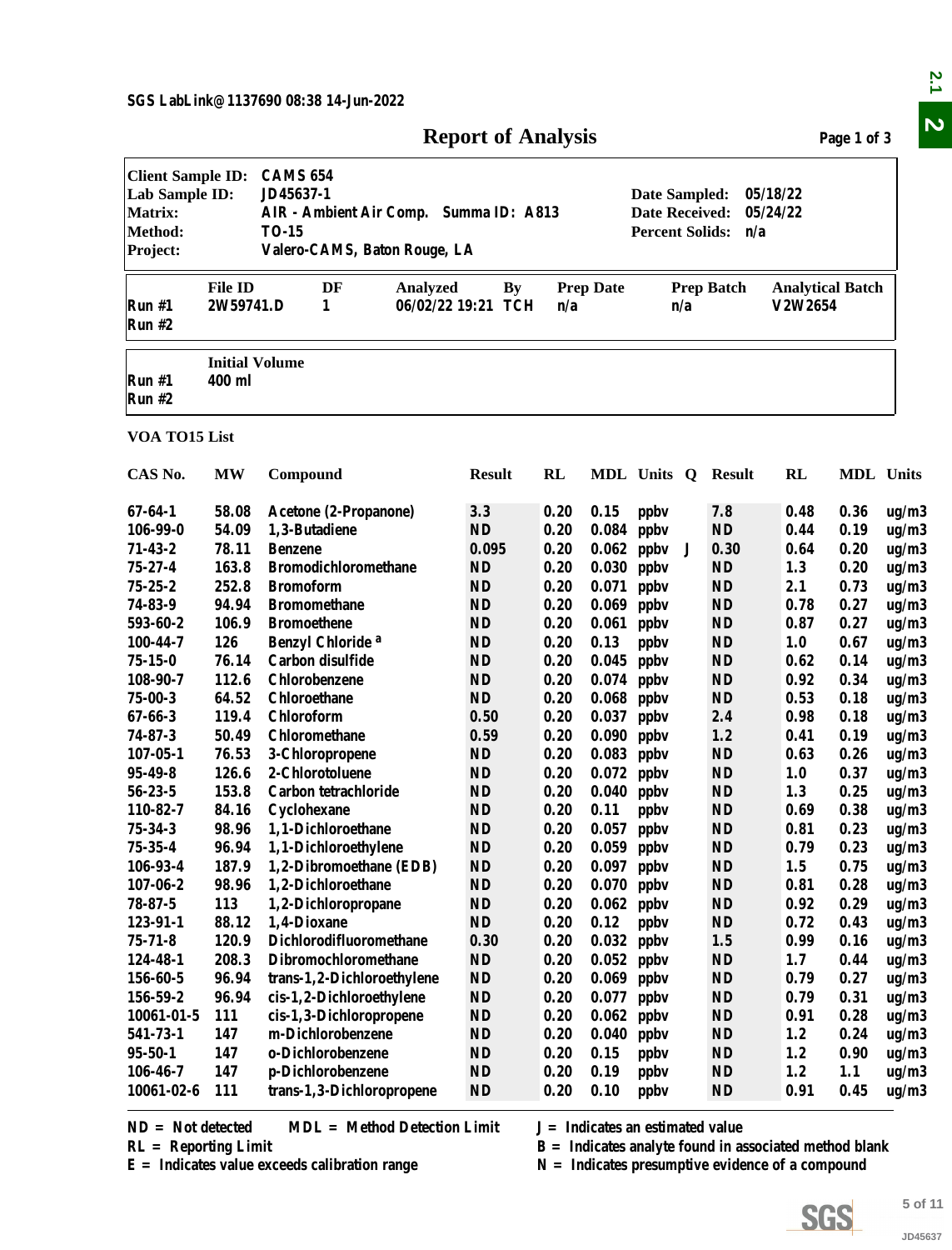### **Report of Analysis Page 2 of 3**

|                                                                                            |           |                                                                                                                        | <b>Report of Analysis</b> |      |                      |                                                                  |   |                                                          |                      | Page 2 of 3      |         |
|--------------------------------------------------------------------------------------------|-----------|------------------------------------------------------------------------------------------------------------------------|---------------------------|------|----------------------|------------------------------------------------------------------|---|----------------------------------------------------------|----------------------|------------------|---------|
| <b>Client Sample ID:</b><br>Lab Sample ID:<br><b>Matrix:</b><br><b>Method:</b><br>Project: |           | <b>CAMS 654</b><br>JD45637-1<br>AIR - Ambient Air Comp. Summa ID: A813<br><b>TO-15</b><br>Valero-CAMS, Baton Rouge, LA |                           |      |                      | Date Sampled:<br><b>Date Received:</b><br><b>Percent Solids:</b> |   | n/a                                                      | 05/18/22<br>05/24/22 |                  |         |
| VOA TO15 List                                                                              |           |                                                                                                                        |                           |      |                      |                                                                  |   |                                                          |                      |                  |         |
| CAS No.                                                                                    | <b>MW</b> | Compound                                                                                                               | <b>Result</b>             | RL   |                      | MDL Units Q                                                      |   | Result                                                   | RL                   | <b>MDL</b> Units |         |
| 64-17-5                                                                                    | 46.07     | <b>Ethanol</b>                                                                                                         | 2.3                       | 0.50 | 0.39                 | ppby                                                             |   | 4.3                                                      | 0.94                 | 0.73             | ug/m3   |
| $100 - 41 - 4$                                                                             | 106.2     | <b>Ethylbenzene</b>                                                                                                    | <b>ND</b>                 | 0.20 | 0.061                | ppby                                                             |   | <b>ND</b>                                                | 0.87                 | 0.26             | ug/m3   |
| 141-78-6                                                                                   | 88        | <b>Ethyl Acetate</b>                                                                                                   | <b>ND</b>                 | 0.20 | 0.10                 | ppby                                                             |   | <b>ND</b>                                                | 0.72                 | 0.36             | ug/m3   |
| 622-96-8                                                                                   |           | 120.19 4-Ethyltoluene                                                                                                  | <b>ND</b>                 | 0.20 | 0.095                | ppby                                                             |   | <b>ND</b>                                                | 0.98                 | 0.47             | ug/m3   |
| $76-13-1$                                                                                  | 187.4     | Freon 113                                                                                                              | <b>ND</b>                 | 0.20 | 0.031                | ppby                                                             |   | <b>ND</b>                                                | 1.5                  | 0.24             | ug/m3   |
| $76 - 14 - 2$                                                                              | 170.9     | Freon 114                                                                                                              | <b>ND</b>                 | 0.20 | 0.050                | ppby                                                             |   | <b>ND</b>                                                | 1.4                  | 0.35             | ug/m3   |
| 142-82-5                                                                                   | 100.2     | Heptane                                                                                                                | <b>ND</b>                 | 0.20 | 0.092                | ppby                                                             |   | <b>ND</b>                                                | 0.82                 | 0.38             | ug/m3   |
| $87 - 68 - 3$                                                                              | 260.8     | Hexachlorobutadiene <sup>a</sup>                                                                                       | <b>ND</b>                 | 0.20 | 0.062                | ppby                                                             |   | <b>ND</b>                                                | 2.1                  | 0.66             | ug/m3   |
| 110-54-3                                                                                   | 86.18     | <b>Hexane</b>                                                                                                          | 2.2                       | 0.20 | 0.11                 | ppby                                                             |   | 7.8                                                      | 0.70                 | 0.39             | ug/m3   |
| 591-78-6                                                                                   | 100       | 2-Hexanone                                                                                                             | <b>ND</b>                 | 0.20 | 0.15                 | ppbv                                                             |   | <b>ND</b>                                                | 0.82                 | 0.61             | ug/m3   |
| $67 - 63 - 0$                                                                              | 60.1      | <b>Isopropyl Alcohol</b>                                                                                               | 0.73                      | 0.20 | 0.14                 | ppby                                                             |   | 1.8                                                      | 0.49                 | 0.34             | ug/m3   |
| $75 - 09 - 2$                                                                              | 84.94     | <b>Methylene chloride</b>                                                                                              | 0.42                      | 0.20 | 0.056                | ppby                                                             |   | 1.5                                                      | 0.69                 | 0.19             |         |
| $78 - 93 - 3$                                                                              | 72.11     |                                                                                                                        | 0.44                      | 0.20 | 0.11                 |                                                                  |   | 1.3                                                      | 0.59                 | 0.32             | ug/m3   |
|                                                                                            | 100.2     | <b>Methyl ethyl ketone</b>                                                                                             | <b>ND</b>                 | 0.20 |                      | ppby                                                             |   | <b>ND</b>                                                | 0.82                 | 0.30             | ug/m3   |
| $108 - 10 - 1$                                                                             | 88.15     | <b>Methyl Isobutyl Ketone</b>                                                                                          |                           |      | 0.073                | ppby                                                             |   |                                                          |                      |                  | ug/m3   |
| 1634-04-4                                                                                  |           | <b>Methyl Tert Butyl Ether</b>                                                                                         | <b>ND</b>                 | 0.20 | 0.080                | ppby                                                             |   | <b>ND</b>                                                | 0.72                 | 0.29             | ug/m3   |
| $80 - 62 - 6$                                                                              | 100.12    | Methylmethacrylate                                                                                                     | <b>ND</b>                 | 0.20 | 0.070                | ppby                                                             |   | <b>ND</b>                                                | 0.82                 | 0.29             | ug/m3   |
| 115-07-1                                                                                   | 42        | Propylene                                                                                                              | ND                        | 0.50 | 0.14                 | ppby                                                             |   | <b>ND</b>                                                | 0.86                 | 0.24             | ug/m3   |
| $100 - 42 - 5$                                                                             | 104.1     | <b>Styrene</b>                                                                                                         | 0.13                      | 0.20 | 0.12                 | ppby                                                             | J | 0.55                                                     | 0.85                 | 0.51             | ug/m3   |
| $71 - 55 - 6$                                                                              | 133.4     | 1,1,1-Trichloroethane                                                                                                  | $\mathbf{ND}$             | 0.20 | 0.037                | ppby                                                             |   | <b>ND</b>                                                | 1.1                  | 0.20             | ug/m3   |
| $79 - 34 - 5$                                                                              |           | 167.85 1,1,2,2-Tetrachloroethane                                                                                       | <b>ND</b>                 | 0.20 | 0.048                | ppby                                                             |   | <b>ND</b>                                                | 1.4                  | 0.33             | ug/m3   |
| $79 - 00 - 5$                                                                              | 133.4     | 1,1,2-Trichloroethane                                                                                                  | <b>ND</b>                 | 0.20 | 0.038                | ppby                                                             |   | <b>ND</b>                                                | 1.1                  | 0.21             | ug/m3   |
| 120-82-1                                                                                   | 181.5     | 1,2,4-Trichlorobenzene                                                                                                 | <b>ND</b>                 | 0.20 | 0.12                 | ppby                                                             |   | <b>ND</b>                                                | 1.5                  | 0.89             | ug/m3   |
| $95 - 63 - 6$                                                                              |           | 120.19 1,2,4-Trimethylbenzene                                                                                          | <b>ND</b>                 | 0.20 | 0.087                | ppby                                                             |   | <b>ND</b>                                                | 0.98                 | 0.43             | ug/m3   |
| $108 - 67 - 8$                                                                             |           | 120.19 1,3,5-Trimethylbenzene                                                                                          | <b>ND</b>                 | 0.20 | $0.080$ ppbv         |                                                                  |   | <b>ND</b>                                                | 0.98                 | 0.39             | ug/m3   |
| 540-84-1                                                                                   |           | 114.2 2,2,4-Trimethylpentane                                                                                           | 0.097                     | 0.20 | $0.095$ ppbv         |                                                                  | J | 0.45                                                     | 0.93                 | 0.44             | ug/m3   |
| $75 - 65 - 0$                                                                              | 74.12     | <b>Tertiary Butyl Alcohol</b>                                                                                          | <b>ND</b>                 | 0.20 | $0.093$ ppbv         |                                                                  |   | <b>ND</b>                                                | 0.61                 | 0.28             | ug/m3   |
| 127-18-4                                                                                   | 165.8     | Tetrachloroethylene                                                                                                    | 0.18                      |      | $0.040$ $0.014$ ppbv |                                                                  |   | 1.2                                                      | 0.27                 | 0.095            | ug/m3   |
| 109-99-9                                                                                   | 72.11     | Tetrahydrofuran                                                                                                        | ND                        | 0.20 | $0.090$ ppbv         |                                                                  |   | <b>ND</b>                                                | 0.59                 | 0.27             | ug/m3   |
| 108-88-3                                                                                   | 92.14     | <b>Toluene</b>                                                                                                         | 0.21                      | 0.20 | $0.057$ ppbv         |                                                                  |   | 0.79                                                     | 0.75                 | 0.21             | ug/m3   |
| 79-01-6                                                                                    | 131.4     | Trichloroethylene                                                                                                      | 0.14                      |      | $0.040$ $0.019$ ppbv |                                                                  |   | 0.75                                                     | 0.21                 | 0.10             | ug/m3   |
| 75-69-4                                                                                    | 137.4     | Trichlorofluoromethane                                                                                                 | 0.33                      | 0.20 | $0.036$ ppbv         |                                                                  |   | 1.9                                                      | 1.1                  | 0.20             | ug/m3   |
| $75 - 01 - 4$                                                                              | 62.5      | Vinyl chloride                                                                                                         | ND                        | 0.20 | $0.069$ ppbv         |                                                                  |   | <b>ND</b>                                                | 0.51                 | 0.18             | ug/m3   |
| $108 - 05 - 4$                                                                             | 86        | <b>Vinyl Acetate</b>                                                                                                   | <b>ND</b>                 | 0.20 | 0.11                 | ppby                                                             |   | <b>ND</b>                                                | 0.70                 | 0.39             | ug/m3   |
|                                                                                            | 106.2     | m, p-Xylene                                                                                                            | 0.15                      | 0.20 | 0.14                 | ppby                                                             | J | 0.65                                                     | 0.87                 | 0.61             | ug/m3   |
| 95-47-6                                                                                    | 106.2     | o-Xylene                                                                                                               | ND                        | 0.20 | 0.077                | ppby                                                             |   | ND                                                       | 0.87                 | 0.33             | ug/m3   |
| 1330-20-7                                                                                  | 106.2     | <b>Xylenes</b> (total)                                                                                                 | 0.15                      | 0.20 |                      | $0.077$ ppbv                                                     | J | 0.65                                                     | 0.87                 | 0.33             | ug/m3   |
| CAS No.                                                                                    |           | <b>Surrogate Recoveries</b>                                                                                            | Run# 1<br>Run# 2          |      | Limits               |                                                                  |   |                                                          |                      |                  |         |
| 460-00-4                                                                                   |           | 4-Bromofluorobenzene<br>96%                                                                                            |                           |      | 65-128%              |                                                                  |   |                                                          |                      |                  |         |
|                                                                                            |           |                                                                                                                        |                           |      |                      |                                                                  |   |                                                          |                      |                  |         |
| $ND = Not detected$                                                                        |           | <b>MDL</b> = Method Detection Limit                                                                                    |                           |      |                      | $J = Indicates$ an estimated value                               |   |                                                          |                      |                  |         |
| $RL =$ Reporting Limit                                                                     |           |                                                                                                                        |                           |      |                      |                                                                  |   | $B =$ Indicates analyte found in associated method blank |                      |                  |         |
|                                                                                            |           | $E =$ Indicates value exceeds calibration range                                                                        |                           |      |                      |                                                                  |   | $N =$ Indicates presumptive evidence of a compound       |                      |                  |         |
|                                                                                            |           |                                                                                                                        |                           |      |                      |                                                                  |   |                                                          |                      |                  |         |
|                                                                                            |           |                                                                                                                        |                           |      |                      |                                                                  |   |                                                          |                      |                  | 6 of 11 |
|                                                                                            |           |                                                                                                                        |                           |      |                      |                                                                  |   |                                                          | SGS                  |                  | JD45637 |
|                                                                                            |           |                                                                                                                        |                           |      |                      |                                                                  |   |                                                          |                      |                  |         |

**SGS**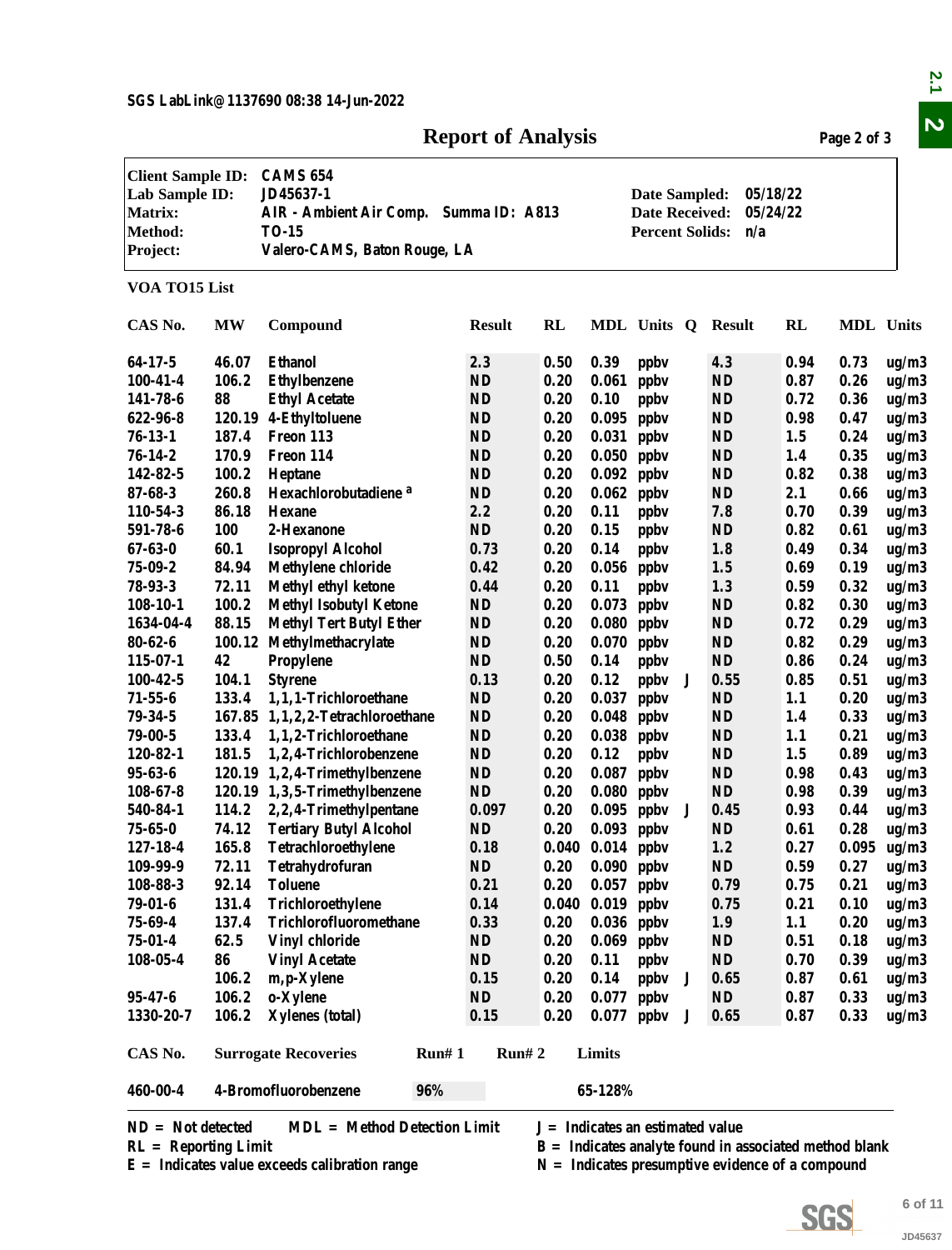| <b>Client Sample ID:</b><br><b>CAMS 654</b><br>Lab Sample ID:<br>JD45637-1<br>Date Sampled:<br>05/18/22<br>AIR - Ambient Air Comp. Summa ID: A813<br><b>Date Received:</b><br>05/24/22<br>Matrix:<br>Method:<br>Percent Solids: n/a<br><b>TO-15</b><br>Project:<br>Valero-CAMS, Baton Rouge, LA<br>VOA TO15 List<br>CAS No.<br><b>MW</b><br>Compound<br><b>Result</b><br>RL<br>MDL Units Q Result<br>RL<br>MDL Units<br>(a) Associated CCV outside of control limits high, sample was ND. This compound in blank spike is outside in house<br>QC limits bias high.<br><b>MDL</b> = Method Detection Limit<br>$ND = Not detected$<br>$J =$ Indicates an estimated value<br>$B =$ Indicates analyte found in associated method blank<br>$RL =$ Reporting Limit<br>$N =$ Indicates presumptive evidence of a compound<br>$E =$ Indicates value exceeds calibration range |  | <b>Report of Analysis</b> | Page 3 of 3 |  |  |  |  |  |  |  |  |
|-----------------------------------------------------------------------------------------------------------------------------------------------------------------------------------------------------------------------------------------------------------------------------------------------------------------------------------------------------------------------------------------------------------------------------------------------------------------------------------------------------------------------------------------------------------------------------------------------------------------------------------------------------------------------------------------------------------------------------------------------------------------------------------------------------------------------------------------------------------------------|--|---------------------------|-------------|--|--|--|--|--|--|--|--|
|                                                                                                                                                                                                                                                                                                                                                                                                                                                                                                                                                                                                                                                                                                                                                                                                                                                                       |  |                           |             |  |  |  |  |  |  |  |  |
|                                                                                                                                                                                                                                                                                                                                                                                                                                                                                                                                                                                                                                                                                                                                                                                                                                                                       |  |                           |             |  |  |  |  |  |  |  |  |
|                                                                                                                                                                                                                                                                                                                                                                                                                                                                                                                                                                                                                                                                                                                                                                                                                                                                       |  |                           |             |  |  |  |  |  |  |  |  |
|                                                                                                                                                                                                                                                                                                                                                                                                                                                                                                                                                                                                                                                                                                                                                                                                                                                                       |  |                           |             |  |  |  |  |  |  |  |  |
|                                                                                                                                                                                                                                                                                                                                                                                                                                                                                                                                                                                                                                                                                                                                                                                                                                                                       |  |                           |             |  |  |  |  |  |  |  |  |
|                                                                                                                                                                                                                                                                                                                                                                                                                                                                                                                                                                                                                                                                                                                                                                                                                                                                       |  |                           |             |  |  |  |  |  |  |  |  |
|                                                                                                                                                                                                                                                                                                                                                                                                                                                                                                                                                                                                                                                                                                                                                                                                                                                                       |  |                           |             |  |  |  |  |  |  |  |  |

- 
- 
- $N =$  Indicates presumptive evidence of a compound

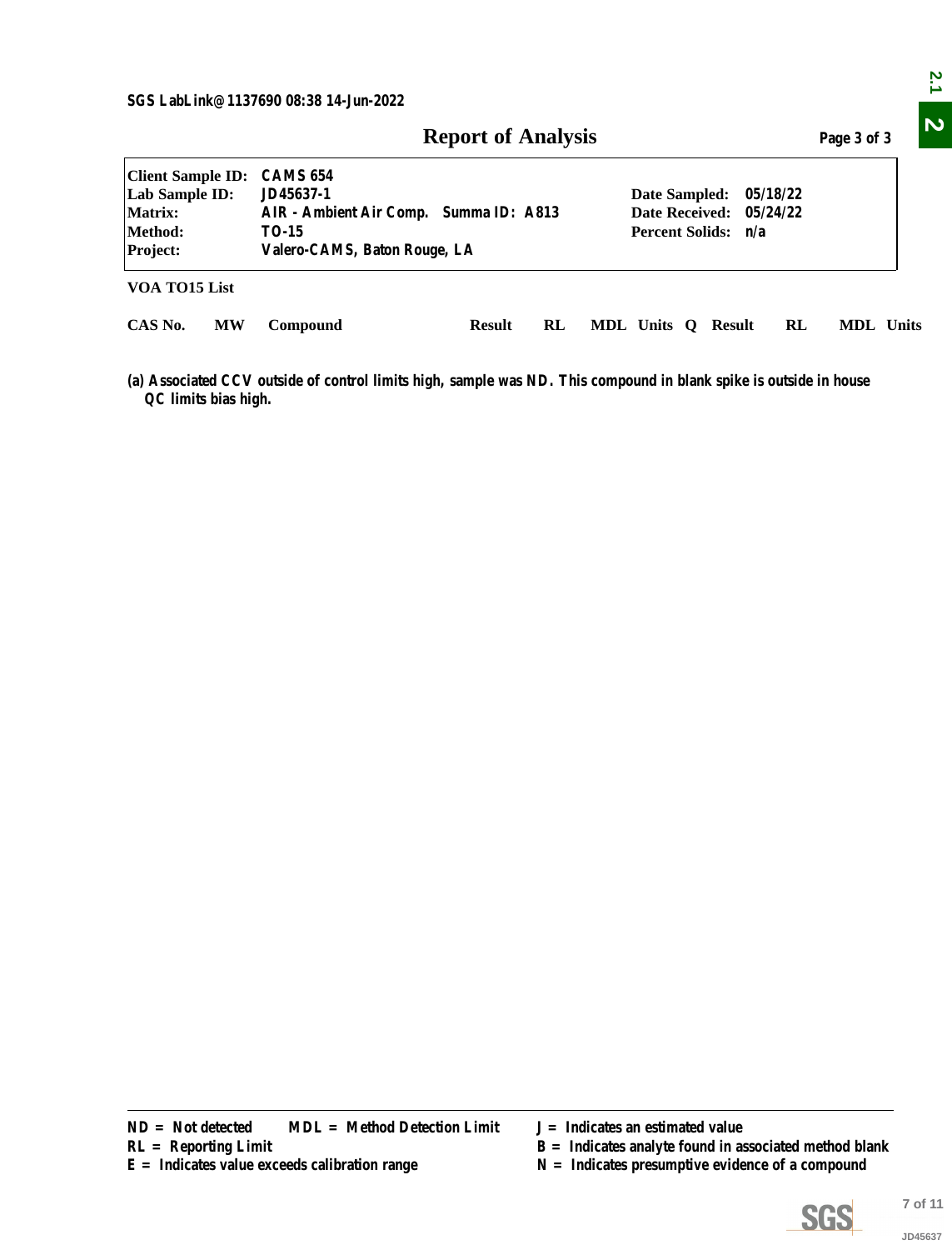<span id="page-7-0"></span>

**Section 3**  $|\boldsymbol{\omega}|$ 

**Misc. Forms**

**Custody Documents and Other Forms**

**Includes the following where applicable:**

- **Chain of Custody**
- **Summa Canister and Flow Controller Log**

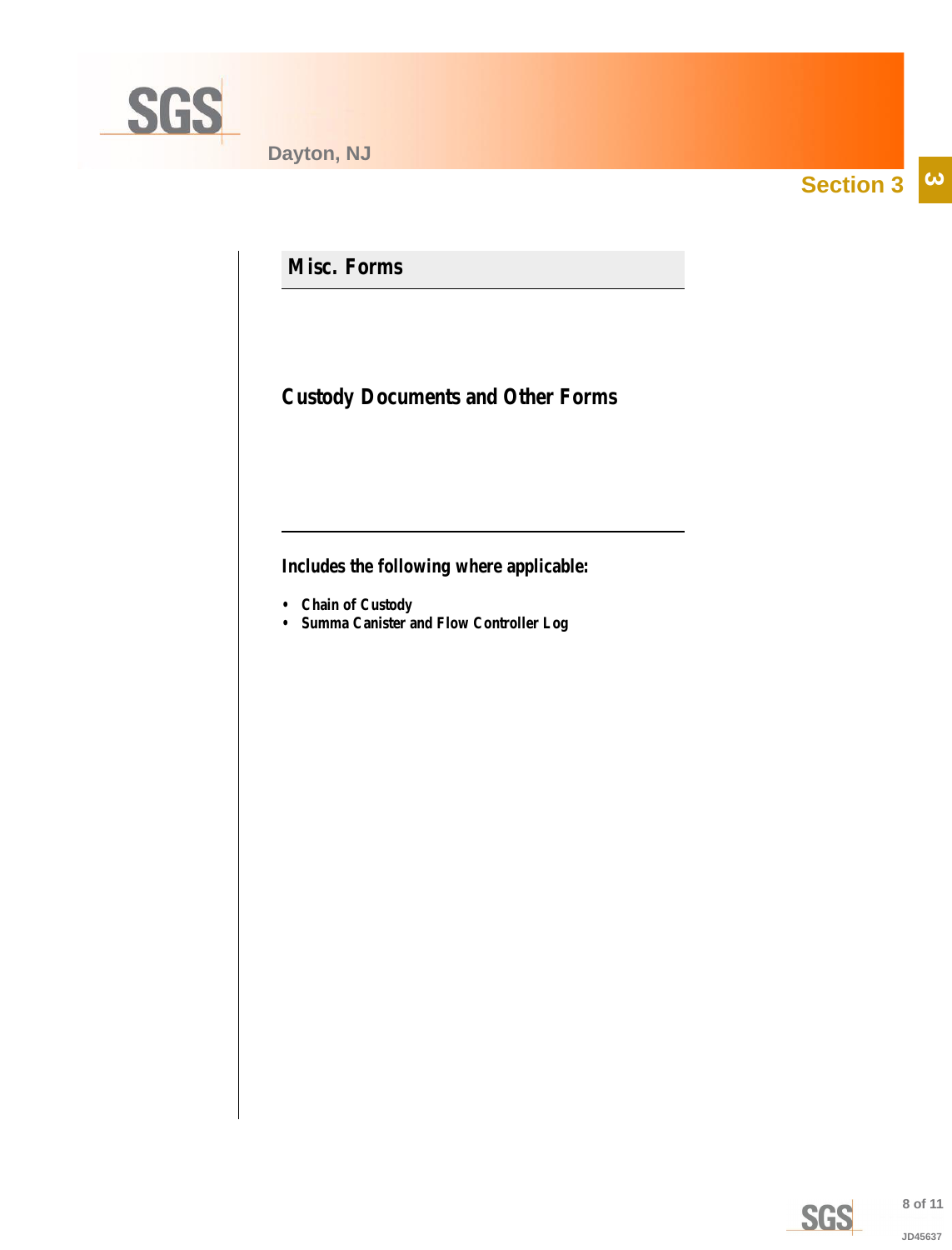<span id="page-8-0"></span>

|                                         |                                |                                                                                                          | <b>CHAIN OF CUSTODY - AIR</b>  |                                   |                                                                     |                    |                                   |              | <b>OF</b><br><b>PAGE</b> |                                                             |                                  |                           |                  |         |   |                                            |
|-----------------------------------------|--------------------------------|----------------------------------------------------------------------------------------------------------|--------------------------------|-----------------------------------|---------------------------------------------------------------------|--------------------|-----------------------------------|--------------|--------------------------|-------------------------------------------------------------|----------------------------------|---------------------------|------------------|---------|---|--------------------------------------------|
|                                         |                                |                                                                                                          |                                |                                   |                                                                     |                    |                                   |              |                          | FED-EX Tracking #                                           |                                  |                           |                  |         |   |                                            |
|                                         |                                |                                                                                                          |                                |                                   | SGS North America Inc. - Dayton<br>2235 Route 130, Dayton, NJ 08810 |                    |                                   |              |                          | SGS Quote #                                                 |                                  |                           |                  |         |   |                                            |
|                                         |                                |                                                                                                          |                                |                                   | TEL. 732-329-0200 FAX 732-329-3499                                  | www.sgs.com/ehsusa |                                   |              |                          |                                                             |                                  |                           |                  |         |   |                                            |
|                                         |                                |                                                                                                          |                                |                                   |                                                                     |                    | <b>Project Information</b>        | <b>River</b> |                          | <b>Service Contractor</b>                                   | <b>Wesher Parameters</b>         |                           |                  |         |   | <b>Requested Analysis</b>                  |
|                                         | Client / Reporting Information |                                                                                                          |                                | Project Name:                     |                                                                     |                    |                                   |              |                          | Femperature (Fahrenheit)                                    |                                  |                           |                  |         |   |                                            |
| <b>Company Name</b><br>PROVIDENCE       |                                |                                                                                                          |                                | Voiciv                            | REFINITING                                                          |                    |                                   |              |                          | tart:                                                       |                                  | Maximum:                  |                  |         |   |                                            |
| Address                                 |                                |                                                                                                          |                                | Street                            |                                                                     |                    |                                   |              |                          | Stop                                                        |                                  | Minimum:                  |                  |         |   |                                            |
| MALL ST<br>ان7<br>State                 | Zip                            |                                                                                                          |                                | City                              |                                                                     |                    |                                   | <b>State</b> |                          |                                                             |                                  |                           |                  |         |   |                                            |
| City<br>BATOM ROUGE                     | $701 - 7$                      |                                                                                                          |                                | menam                             | مرح                                                                 |                    |                                   |              |                          | Atmoshpheric Pressure (inches of Hg)<br>Start:              |                                  | Maximum:                  |                  |         |   |                                            |
| E-mail<br><b>Project Contact</b>        |                                |                                                                                                          |                                | Project#                          |                                                                     |                    |                                   |              |                          |                                                             |                                  |                           |                  |         |   |                                            |
| Bannoon Keingmasy 5 providence eig. com |                                |                                                                                                          |                                | 712.00<br>Client Purchase Order # |                                                                     |                    |                                   |              |                          | Stop:                                                       |                                  | Minimum:                  |                  |         |   |                                            |
| $\overline{\mathcal{E}}$                |                                |                                                                                                          |                                |                                   |                                                                     |                    |                                   |              |                          |                                                             |                                  |                           |                  |         |   |                                            |
| 766.74w<br>Sampler(s) Name(s)           |                                |                                                                                                          |                                |                                   |                                                                     |                    |                                   |              |                          | Other weather comment:                                      |                                  |                           |                  |         |   |                                            |
| <u> B.Kurstssu</u>                      |                                |                                                                                                          | <b>Sampling Equipment Info</b> |                                   |                                                                     |                    | <b>Start Sampling Information</b> |              |                          |                                                             | <b>Stop Sampling Information</b> |                           |                  |         |   |                                            |
|                                         | Air Type                       |                                                                                                          |                                |                                   |                                                                     |                    |                                   |              |                          |                                                             |                                  |                           |                  |         |   |                                            |
|                                         | Ind(0)                         |                                                                                                          |                                | Flow                              | 2022                                                                | Time               | Canister                          | Interior     |                          | 1022                                                        | Time<br>(24hr                    | Canister<br>Pressure      | Interior<br>Temp | Sampler | o |                                            |
| Lab                                     | Soil Vap (SV)                  | Canister<br>Res (R)                                                                                      | Canister Size                  | Controller<br>Serial #            | Date                                                                | (24hr<br>clock)    | Pressure<br>(THa)                 | Temp<br>(F)  | Sampler<br>init.         | Date                                                        | clock)                           | $($ Hg)                   | (F)              | Init.   |   |                                            |
| Sample # Field ID / Point of Collection | Amb (A)                        | Serial #<br>Non-Res (NR)                                                                                 | 6L or 1L                       |                                   |                                                                     |                    |                                   | プン           |                          | 518                                                         | 000                              | 5.<br>سم∶                 | 73               | שו      |   |                                            |
| Aams 654                                | $\boldsymbol{a}$               | 4913                                                                                                     | 6 <sub>L</sub>                 | 537                               | רוא                                                                 | んしいてい              |                                   |              |                          |                                                             |                                  |                           |                  |         |   |                                            |
|                                         |                                |                                                                                                          |                                |                                   |                                                                     |                    |                                   |              |                          |                                                             |                                  |                           |                  |         |   |                                            |
|                                         |                                |                                                                                                          |                                |                                   |                                                                     |                    |                                   |              | a                        |                                                             |                                  |                           |                  |         |   |                                            |
|                                         |                                |                                                                                                          |                                |                                   |                                                                     |                    |                                   |              |                          |                                                             |                                  |                           |                  |         |   |                                            |
|                                         |                                |                                                                                                          |                                |                                   |                                                                     |                    |                                   |              |                          |                                                             |                                  |                           |                  |         |   |                                            |
|                                         |                                |                                                                                                          |                                |                                   |                                                                     |                    |                                   |              |                          |                                                             |                                  |                           |                  |         |   |                                            |
|                                         |                                |                                                                                                          |                                |                                   |                                                                     |                    |                                   |              |                          |                                                             |                                  |                           |                  |         |   |                                            |
|                                         |                                |                                                                                                          |                                |                                   |                                                                     |                    |                                   |              |                          |                                                             |                                  |                           |                  |         |   |                                            |
|                                         |                                |                                                                                                          |                                |                                   |                                                                     |                    |                                   |              |                          |                                                             |                                  |                           |                  |         |   |                                            |
|                                         |                                |                                                                                                          |                                |                                   |                                                                     |                    |                                   |              |                          |                                                             |                                  |                           |                  |         |   |                                            |
|                                         |                                |                                                                                                          |                                |                                   |                                                                     |                    |                                   |              |                          |                                                             |                                  |                           |                  |         |   |                                            |
|                                         |                                |                                                                                                          |                                |                                   |                                                                     |                    |                                   |              |                          |                                                             |                                  |                           |                  |         |   |                                            |
|                                         |                                |                                                                                                          |                                |                                   |                                                                     |                    |                                   |              |                          |                                                             |                                  |                           |                  |         |   |                                            |
| Turnaround Time (Business days)         |                                |                                                                                                          |                                |                                   |                                                                     |                    | Data Deliverable Information      |              |                          |                                                             |                                  | <b>Comments</b> / Remarks |                  |         |   |                                            |
| 15 Business Days                        |                                |                                                                                                          |                                |                                   | All NJDEP TO-15 is mandatory Full T1<br>Comm A                      |                    |                                   |              |                          |                                                             |                                  |                           |                  |         |   |                                            |
| 10 Business Days                        | Approved By:                   |                                                                                                          |                                |                                   | LComm B                                                             |                    |                                   |              |                          |                                                             |                                  |                           |                  |         |   |                                            |
| 5 Business Days<br>3 Business Days      |                                |                                                                                                          |                                |                                   | Reduced T2                                                          |                    |                                   |              |                          |                                                             |                                  |                           |                  |         |   | De 4A pressing field in where server       |
| 2 Business Days                         | Date:                          |                                                                                                          |                                |                                   | IFull T1                                                            |                    |                                   |              |                          |                                                             |                                  |                           |                  |         |   |                                            |
| <b>Business Day</b>                     |                                | * Approval needed for 1-3 Business Day TAT                                                               |                                |                                   | Other:<br><b>DKQP</b> reporting                                     |                    |                                   |              |                          | Sample inventory is verified upon receipt in the Laboratory |                                  |                           |                  |         |   |                                            |
| Other                                   |                                | Sample Custody must be documented below each time samples change possession, including courier delivery. |                                |                                   |                                                                     |                    |                                   |              |                          |                                                             |                                  | GG.                       |                  |         |   |                                            |
| by Labe                                 |                                |                                                                                                          |                                |                                   |                                                                     | tellnguioff        |                                   |              |                          | Date / Time:<br>$5 - 18 - 72$ 14102                         |                                  | Received By:              |                  |         |   |                                            |
|                                         | íΘ                             | د9ن                                                                                                      |                                |                                   |                                                                     | Relinquished By:   |                                   |              |                          | Date / Time                                                 |                                  | Received By:              |                  |         |   |                                            |
| telinquished by                         | Fiylir <u>ow</u>               |                                                                                                          |                                |                                   |                                                                     |                    |                                   |              |                          |                                                             |                                  |                           |                  |         |   |                                            |
|                                         | Data / Time:                   | Received By                                                                                              |                                |                                   |                                                                     | Custody Seal #     |                                   |              |                          |                                                             |                                  |                           |                  |         |   |                                            |
| Relinquished by:                        |                                | ls.                                                                                                      |                                |                                   |                                                                     |                    |                                   |              |                          |                                                             |                                  |                           |                  |         |   | http://www.sgs.com/en/terms-and-conditions |
|                                         |                                |                                                                                                          |                                |                                   |                                                                     |                    |                                   |              |                          |                                                             |                                  |                           |                  |         |   |                                            |

EHSA-QAC-0022-01-FORM-Dayton-Air COC<br>Rev.date:1/15/2021

 $\ddot{ }$ 

 $\int$ 

JD45637: Chain of Custody Page 1 of 2



**SGS** 

 $3.1$ 

B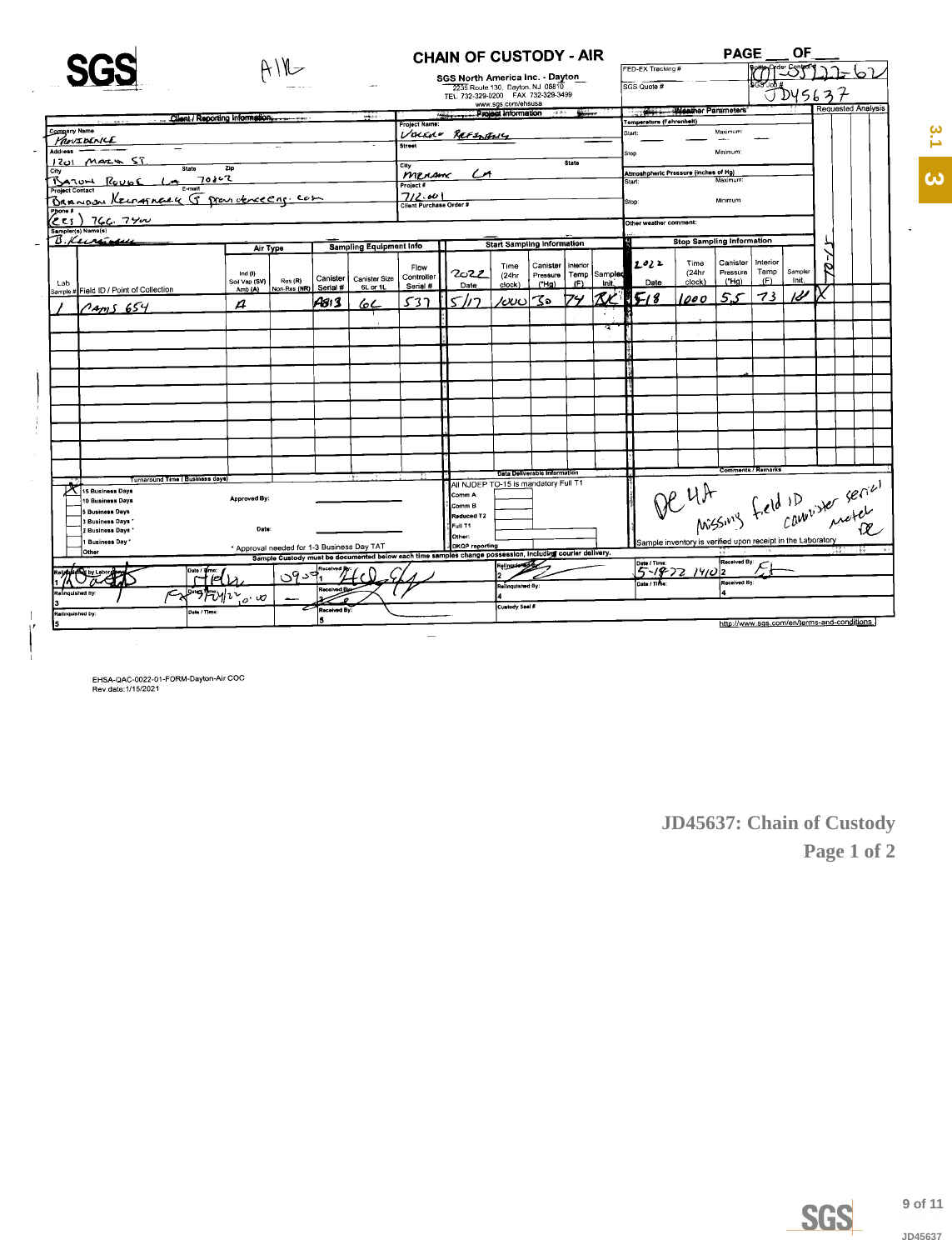### **SGS Sample Receipt Summary**

| Job Number: JD45637                                                    |                           |                      |                                                     | Client: PROVIDENCE ENG  |                                                                 |                  |                                                                                | Project: PROVIDENCE - CAMS |                           |                                                            |                      |                      |                       |
|------------------------------------------------------------------------|---------------------------|----------------------|-----------------------------------------------------|-------------------------|-----------------------------------------------------------------|------------------|--------------------------------------------------------------------------------|----------------------------|---------------------------|------------------------------------------------------------|----------------------|----------------------|-----------------------|
| Date / Time Received: 5/24/2022 10:00:00 AM                            |                           |                      |                                                     | <b>Delivery Method:</b> |                                                                 |                  |                                                                                | Airbill #'s:               |                           |                                                            |                      |                      | 3.1                   |
| Cooler Temps (Raw Measured) °C:                                        |                           |                      |                                                     |                         |                                                                 |                  |                                                                                |                            |                           |                                                            |                      |                      |                       |
| Cooler Temps (Corrected) °C:                                           |                           |                      |                                                     |                         |                                                                 |                  |                                                                                |                            |                           |                                                            |                      |                      | $\boldsymbol{\omega}$ |
| <b>Cooler Security</b>                                                 | Y or N                    |                      |                                                     |                         | Y or N                                                          |                  | <b>Sample Integrity - Documentation</b>                                        |                            |                           |                                                            | <u>Y</u> or N        |                      |                       |
| 1. Custody Seals Present:<br>2. Custody Seals Intact:                  | ☑<br>$\blacktriangledown$ | $\Box$<br>$\Box$     | 3. COC Present:                                     | 4. Smpl Dates/Time OK   | $\color{red}\blacktriangledown$<br>$\boxed{\blacktriangledown}$ | $\Box$<br>$\Box$ | 1. Sample labels present on bottles:<br>2. Container labeling complete:        |                            |                           | $\color{red}\blacktriangledown$<br>$\overline{\mathbf{v}}$ | $\Box$<br>$\Box$     |                      |                       |
| <b>Cooler Temperature</b>                                              |                           | Y or N               |                                                     |                         |                                                                 |                  | 3. Sample container label / COC agree:                                         |                            |                           | $\overline{\textbf{v}}$                                    | $\Box$               |                      |                       |
| 1. Temp criteria achieved:<br>2. Cooler temp verification:             |                           | $\Box$<br>N/A        | $\Box$                                              |                         |                                                                 |                  | <b>Sample Integrity - Condition</b><br>1. Sample recvd within HT:              |                            |                           | <u>Y</u><br>☑                                              | $or$ N<br>$\Box$     |                      |                       |
| 3. Cooler media:<br>4. No. Coolers:                                    |                           | N/A<br>N/A           |                                                     |                         |                                                                 |                  | 2. All containers accounted for:                                               |                            |                           | $\overline{\textbf{v}}$                                    | $\Box$               |                      |                       |
|                                                                        |                           |                      |                                                     |                         |                                                                 |                  | 3. Condition of sample:                                                        |                            |                           |                                                            | Intact               |                      |                       |
| <b>Quality Control Preservation</b><br>1. Trip Blank present / cooler: |                           | Y or N<br>$\Box$     | <u>N/A</u><br>$\color{red}\blacktriangledown$       |                         |                                                                 |                  | <b>Sample Integrity - Instructions</b>                                         |                            |                           | Y                                                          | or $N$               | N/A                  |                       |
| 2. Trip Blank listed on COC:                                           |                           | $\Box$               | $\Box$<br>$\color{red}\blacktriangledown$<br>$\Box$ |                         |                                                                 |                  | 1. Analysis requested is clear:                                                |                            |                           | $\overline{\mathbf{v}}$                                    | $\Box$               |                      |                       |
| 3. Samples preserved properly:                                         |                           | $\blacktriangledown$ | $\Box$                                              |                         |                                                                 |                  | 2. Bottles received for unspecified tests                                      |                            |                           | $\Box$                                                     | $\blacktriangledown$ |                      |                       |
| 4. VOCs headspace free:                                                |                           | $\Box$               | $\Box$<br>$\color{red}\blacktriangledown$           |                         |                                                                 |                  | 3. Sufficient volume recvd for analysis:<br>4. Compositing instructions clear: |                            |                           | $\boxed{\blacktriangledown}$<br>□                          | $\Box$<br>$\Box$     | $\blacktriangledown$ |                       |
|                                                                        |                           |                      |                                                     |                         |                                                                 |                  | 5. Filtering instructions clear:                                               |                            |                           | $\Box$                                                     | $\Box$               | $\blacktriangledown$ |                       |
|                                                                        |                           |                      |                                                     |                         |                                                                 |                  |                                                                                |                            |                           |                                                            |                      |                      |                       |
| Test Strip Lot #s:                                                     | pH 1-12:                  |                      | 231619                                              |                         |                                                                 | pH 12+:          | 203117A                                                                        |                            |                           |                                                            |                      |                      |                       |
| Comments                                                               |                           |                      |                                                     |                         |                                                                 |                  |                                                                                |                            |                           |                                                            |                      |                      |                       |
|                                                                        |                           |                      |                                                     |                         |                                                                 |                  |                                                                                |                            |                           |                                                            |                      |                      |                       |
|                                                                        |                           |                      |                                                     |                         |                                                                 |                  |                                                                                |                            |                           |                                                            |                      |                      |                       |
|                                                                        |                           |                      |                                                     |                         |                                                                 |                  |                                                                                |                            |                           |                                                            |                      |                      |                       |
| SM089-03                                                               |                           |                      |                                                     |                         |                                                                 |                  |                                                                                |                            |                           |                                                            |                      |                      |                       |
| Rev. Date 12/7/17                                                      |                           |                      |                                                     |                         |                                                                 |                  |                                                                                |                            |                           |                                                            |                      |                      |                       |
|                                                                        |                           |                      |                                                     |                         |                                                                 |                  |                                                                                |                            |                           |                                                            |                      |                      |                       |
|                                                                        |                           |                      |                                                     |                         |                                                                 |                  |                                                                                |                            |                           |                                                            |                      |                      |                       |
|                                                                        |                           |                      |                                                     |                         |                                                                 |                  |                                                                                |                            |                           |                                                            |                      |                      |                       |
|                                                                        |                           |                      |                                                     |                         |                                                                 |                  |                                                                                |                            |                           |                                                            |                      |                      |                       |
|                                                                        |                           |                      |                                                     |                         |                                                                 |                  |                                                                                |                            |                           |                                                            |                      |                      |                       |
|                                                                        |                           |                      |                                                     |                         |                                                                 |                  |                                                                                |                            |                           |                                                            |                      |                      |                       |
|                                                                        |                           |                      |                                                     |                         |                                                                 |                  |                                                                                |                            |                           |                                                            |                      |                      |                       |
|                                                                        |                           |                      |                                                     |                         |                                                                 |                  |                                                                                |                            | JD45637: Chain of Custody |                                                            |                      |                      |                       |
|                                                                        |                           |                      |                                                     |                         |                                                                 |                  |                                                                                |                            |                           |                                                            |                      | Page 2 of 2          |                       |
|                                                                        |                           |                      |                                                     |                         |                                                                 |                  |                                                                                |                            |                           |                                                            |                      |                      |                       |
|                                                                        |                           |                      |                                                     |                         |                                                                 |                  |                                                                                |                            |                           |                                                            |                      |                      |                       |
|                                                                        |                           |                      |                                                     |                         |                                                                 |                  |                                                                                |                            |                           |                                                            |                      |                      |                       |
|                                                                        |                           |                      |                                                     |                         |                                                                 |                  |                                                                                |                            |                           |                                                            |                      |                      |                       |
|                                                                        |                           |                      |                                                     |                         |                                                                 |                  |                                                                                |                            |                           |                                                            |                      |                      |                       |
|                                                                        |                           |                      |                                                     |                         |                                                                 |                  |                                                                                |                            |                           |                                                            |                      |                      |                       |
|                                                                        |                           |                      |                                                     |                         |                                                                 |                  |                                                                                |                            |                           |                                                            |                      |                      |                       |
|                                                                        |                           |                      |                                                     |                         |                                                                 |                  |                                                                                |                            |                           |                                                            |                      |                      |                       |
|                                                                        |                           |                      |                                                     |                         |                                                                 |                  |                                                                                |                            |                           |                                                            |                      |                      |                       |
|                                                                        |                           |                      |                                                     |                         |                                                                 |                  |                                                                                |                            |                           |                                                            |                      |                      |                       |
|                                                                        |                           |                      |                                                     |                         |                                                                 |                  |                                                                                |                            |                           |                                                            |                      |                      |                       |
|                                                                        |                           |                      |                                                     |                         |                                                                 |                  |                                                                                |                            |                           |                                                            |                      |                      |                       |
|                                                                        |                           |                      |                                                     |                         |                                                                 |                  |                                                                                |                            |                           |                                                            |                      |                      |                       |
|                                                                        |                           |                      |                                                     |                         |                                                                 |                  |                                                                                |                            |                           |                                                            |                      |                      |                       |
|                                                                        |                           |                      |                                                     |                         |                                                                 |                  |                                                                                |                            |                           |                                                            |                      |                      |                       |
|                                                                        |                           |                      |                                                     |                         |                                                                 |                  |                                                                                |                            |                           |                                                            |                      |                      |                       |
|                                                                        |                           |                      |                                                     |                         |                                                                 |                  |                                                                                |                            |                           |                                                            |                      |                      |                       |
|                                                                        |                           |                      |                                                     |                         |                                                                 |                  |                                                                                |                            |                           |                                                            |                      | <b>SGS</b>           | 10 of 11              |
|                                                                        |                           |                      |                                                     |                         |                                                                 |                  |                                                                                |                            |                           |                                                            |                      |                      | JD45637               |